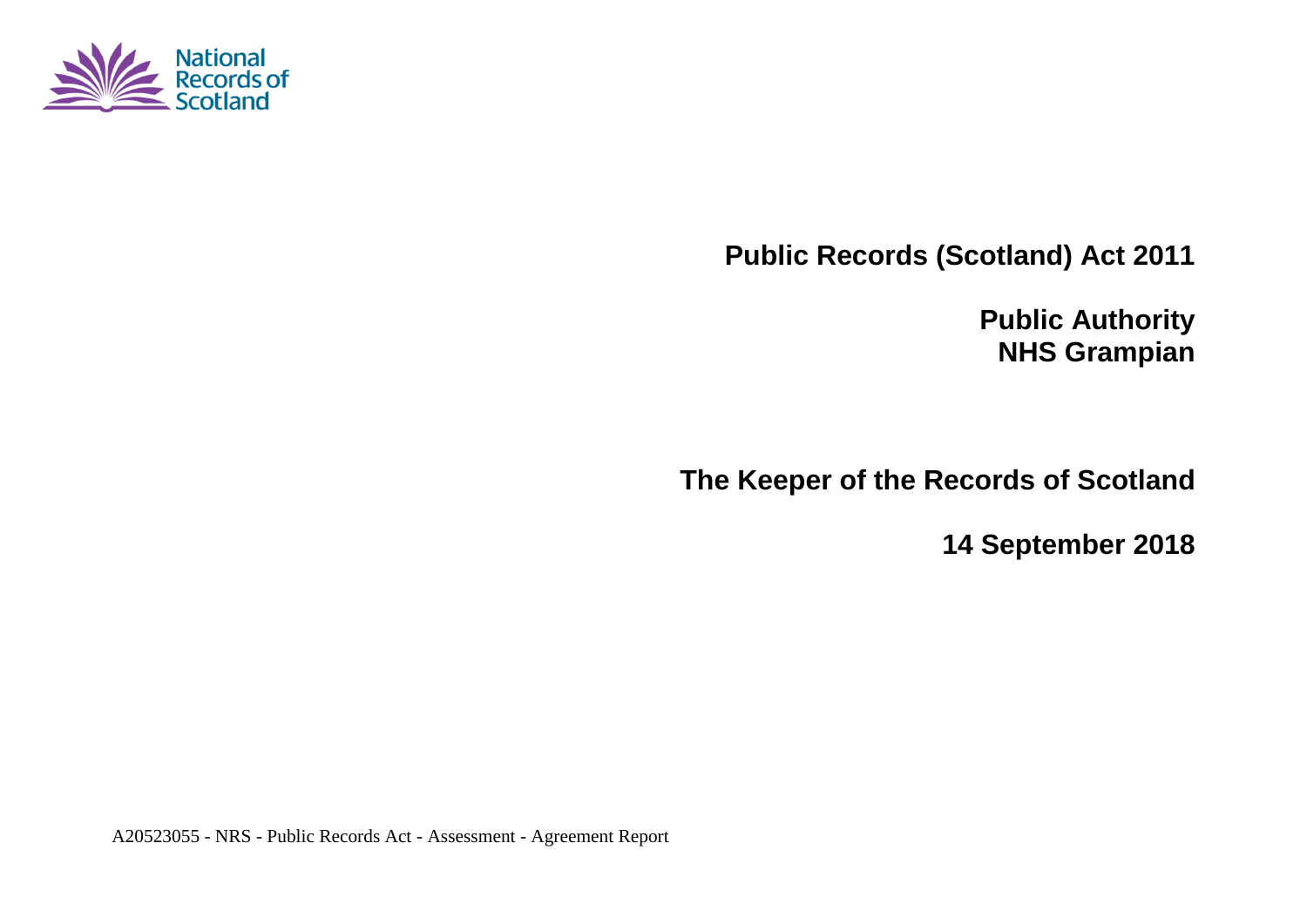### Assessment Report

### **Contents**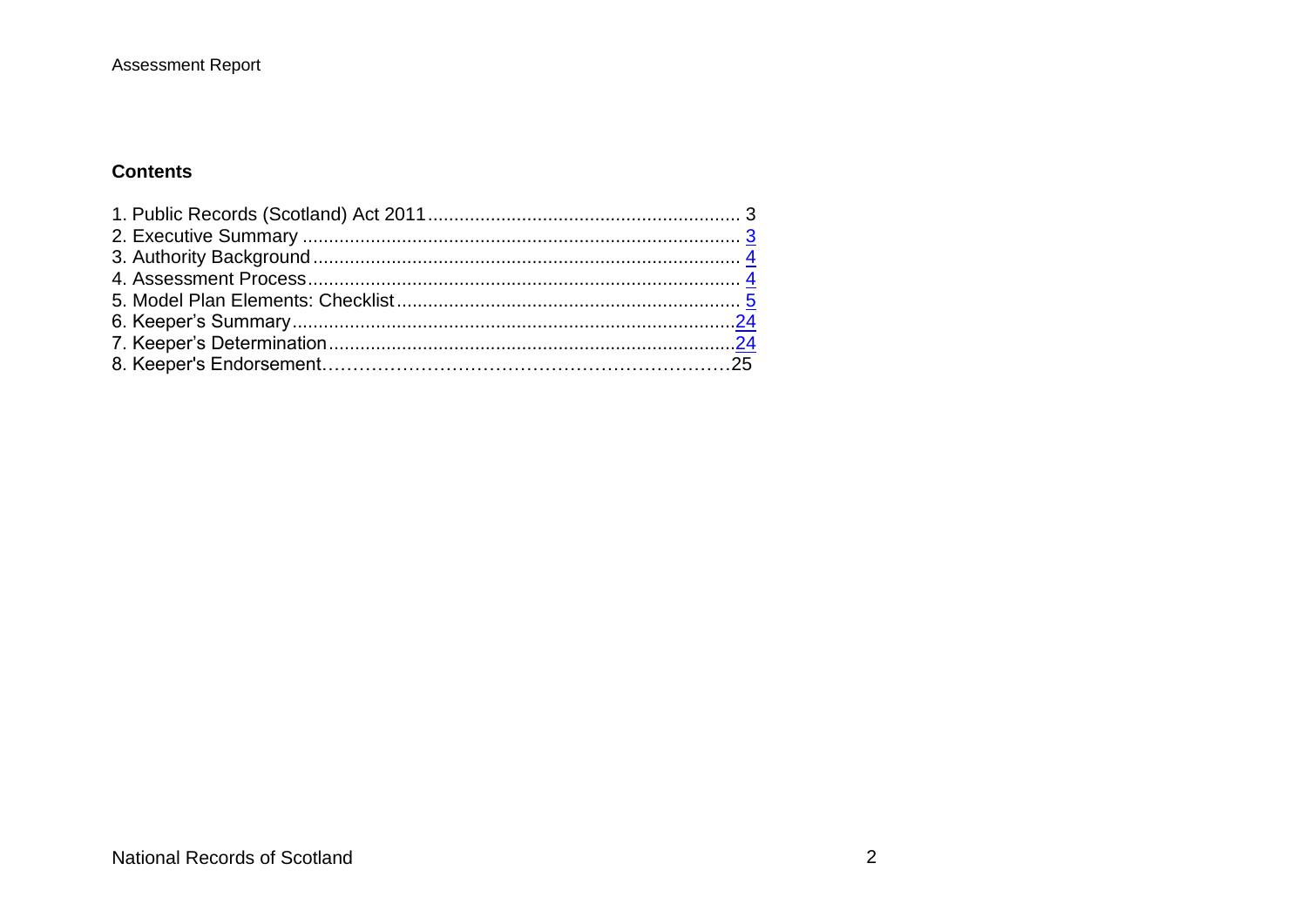# **1. Public Records (Scotland) Act 2011**

The Public Records (Scotland) Act 2011 (the Act) received Royal assent on 20 April 2011. It is the first new public records legislation in Scotland since 1937 and came fully into force on 1 January 2013. Its primary aim is to promote efficient and accountable record keeping by named Scottish public authorities.

The Act has its origins in *The Historical Abuse Systemic Review: Residential Schools and Children's Homes in Scotland 1950-1995* (The Shaw Report) published in 2007. The Shaw Report recorded how its investigations were hampered by poor record keeping and found that thousands of records had been created, but were then lost due to an inadequate legislative framework and poor records management. Crucially, it demonstrated how former residents of children's homes were denied access to information about their formative years. The Shaw Report demonstrated that management of records in all formats (paper and electronic) is not just a bureaucratic process, but central to good governance and should not be ignored. A follow-up review of public records legislation by the Keeper of the Records of Scotland (the Keeper) found further evidence of poor records management across the public sector. This resulted in the passage of the Act by the Scottish Parliament in March 2011.

The Act requires a named authority to prepare and implement a records management plan (RMP) which must set out proper arrangements for the management of its records. A plan must clearly describe the way the authority cares for the records that it creates, in any format, whilst carrying out its business activities. The RMP must be agreed with the Keeper and regularly reviewed.

## **2. Executive Summary**

This report sets out the findings of the Keeper's assessment of the RMP of NHS Grampian by the Public Records (Scotland) Act 2011 Assessment Team following its submission to the Keeper on 29 September 2017*.*

The assessment considered whether the RMP of NHS Grampian was developed with proper regard to the 14 elements of the Keeper's statutory Model Records Management Plan (the Model Plan) under section 8(3) of the Act, and whether in this respect it complies with it and the specific requirements of the Act.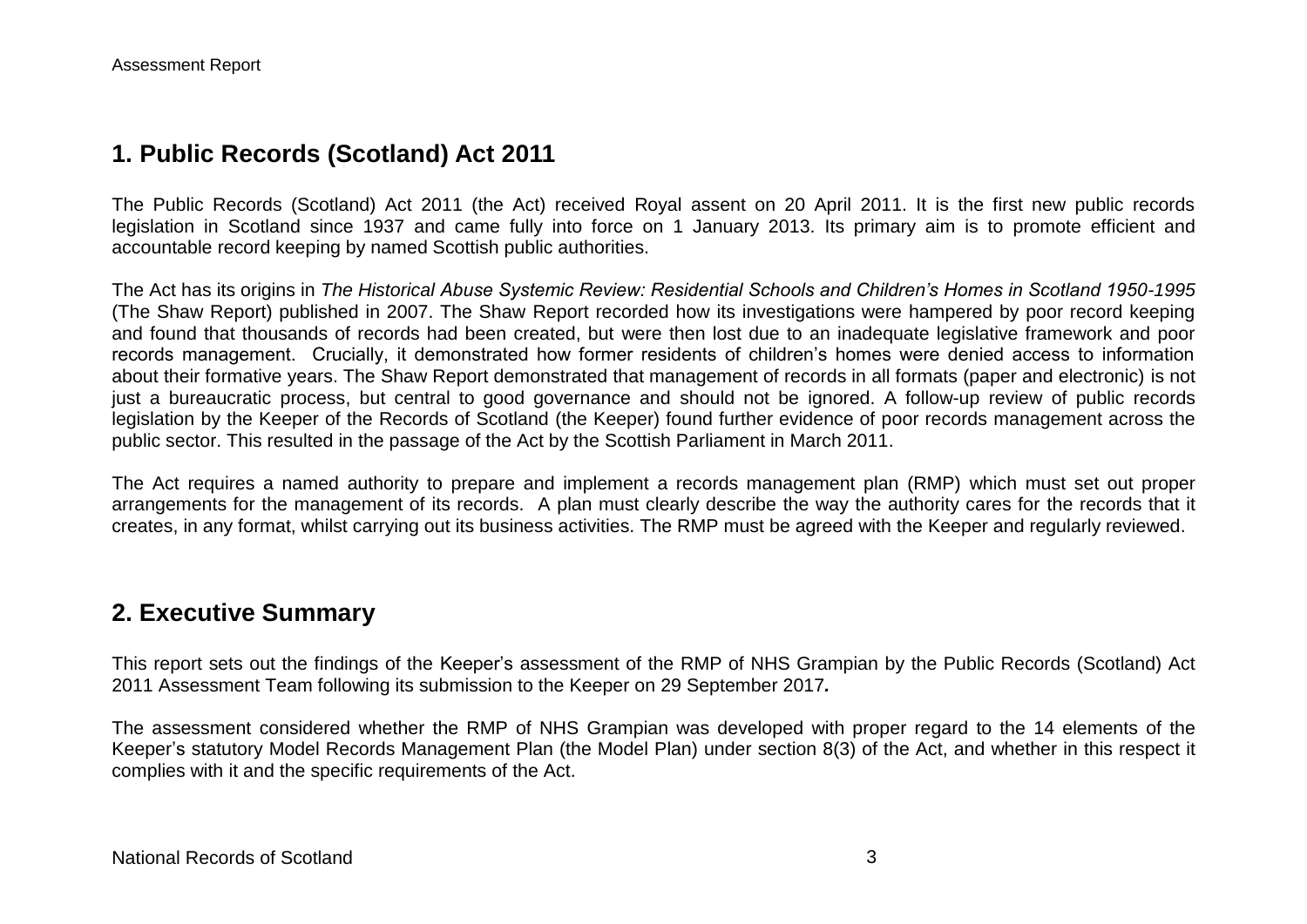The outcome of the assessment and the Keeper's decision on whether the RMP of NHS Grampian complies with the Act can be found under section 7 of this report with relevant recommendations.

# **3. Authority Background**

NHS services for the half-million people who live in Grampian are provided by NHS Grampian, and are overseen by one single NHS Board. The Board is supported from headquarters at Summerfield House in Aberdeen. Senior managers for the functions which cover the whole of Grampian are based there, including financial overview, corporate planning, and central responsibility for protection and promotion of public health.

NHS Grampian consists of acute services, corporate services and three Integration Joint Boards and works closely with the local authorities. NHS Grampian is also very closely linked with both the University of Aberdeen and The Robert Gordon University, especially in the fields of research, workforce planning and training.

Grampian NHS Board came into operation in 1 April 2004, following the dissolution of Grampian's two NHS Trusts and the creation of the one organisation - NHS Grampian. The single Grampian NHS Board is responsible for improving the health of the Grampian population, and for delivering the health care required.

## **4. Keeper's Assessment Process**

The RMP was assessed by the Public Records (Scotland) Act Assessment Team on behalf of the Keeper. Assessors used the checklist elements listed in section 5, to establish whether NHS Grampian's RMP was developed with proper regard to the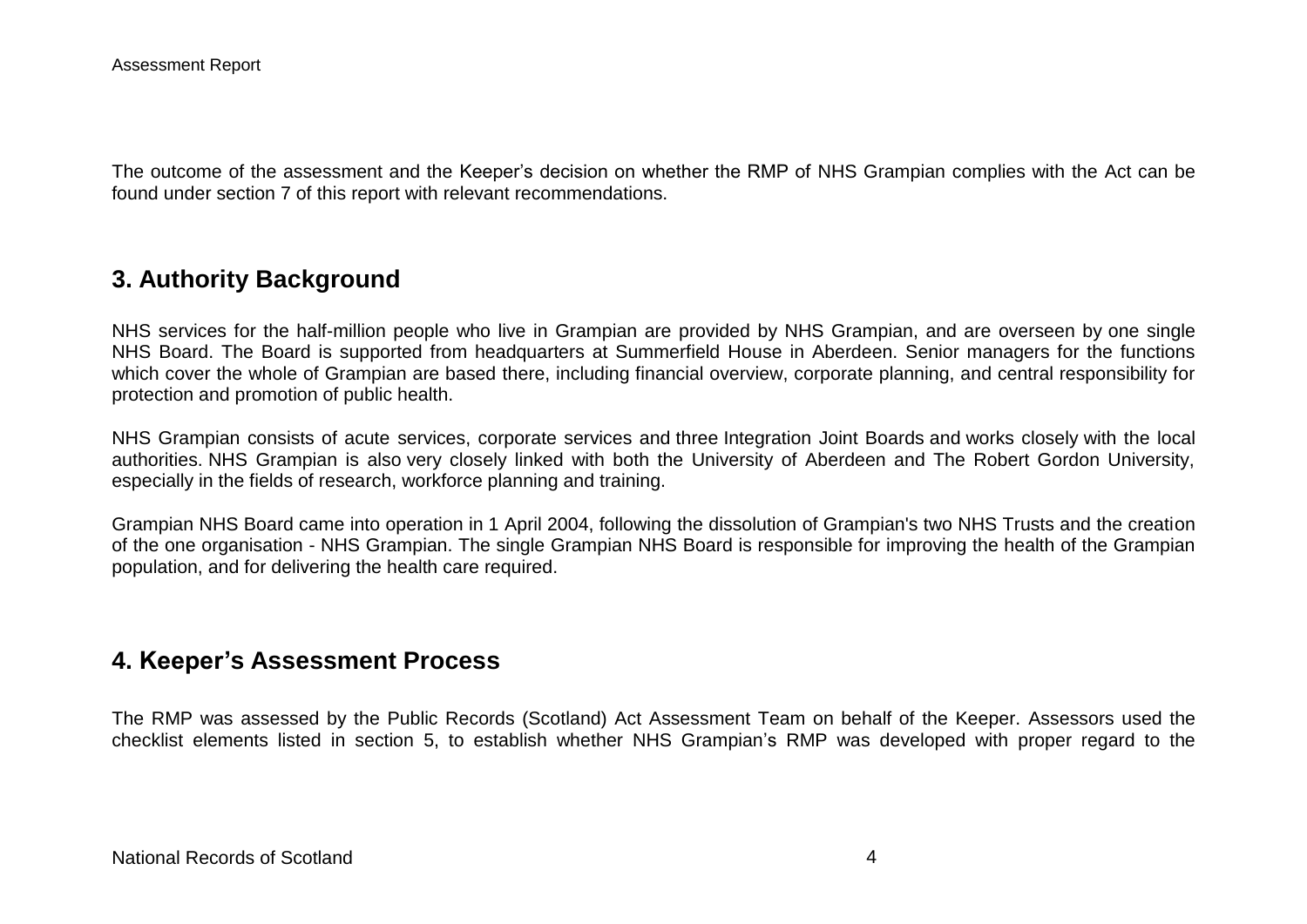elements of the Model Plan and is compliant with the Act. The assessment also considered whether there was sufficient supporting evidence of such compliance.

#### **Key:**

| The Keeper agrees this<br>element of an<br>authority's plan. | The Keeper agrees this<br>element of an authority's<br>plan as an 'improvement<br>model'. This means that<br>he is convinced of the<br>authority's commitment to<br>closing a gap in<br>provision. He will request<br>that he is updated as | R | There is a serious<br>gap in provision<br>for this element<br>with no clear<br>explanation of how<br>this will be<br>addressed. The<br>Keeper may<br>choose to return |
|--------------------------------------------------------------|---------------------------------------------------------------------------------------------------------------------------------------------------------------------------------------------------------------------------------------------|---|-----------------------------------------------------------------------------------------------------------------------------------------------------------------------|
|                                                              | work on this element<br>progresses.                                                                                                                                                                                                         |   | the RMP on this<br>basis.                                                                                                                                             |

# **5. Model Plan Elements: Checklist**

| <b>Element</b>                                       | <b>Present</b> | <b>Evidence</b> | <b>Notes</b>                                                                                                                                                                                                                                                                                                                                                                                                          |
|------------------------------------------------------|----------------|-----------------|-----------------------------------------------------------------------------------------------------------------------------------------------------------------------------------------------------------------------------------------------------------------------------------------------------------------------------------------------------------------------------------------------------------------------|
| 1. Senior<br><b>Officer</b><br>Compulsory<br>element |                |                 | The Records Management Plan (RMP) of NHS Grampian has identified Dr Nick<br>Fluck, Medical Director, as having senior management responsibility within the<br>organisation. Dr Fluck has approved the RMP and appended his signature to it.<br>Dr Fluck is also NHS Grampian's Caldicott Guardian. This requires Dr Fluck to be<br>responsible for the protection of patient and service-user confidentiality and for |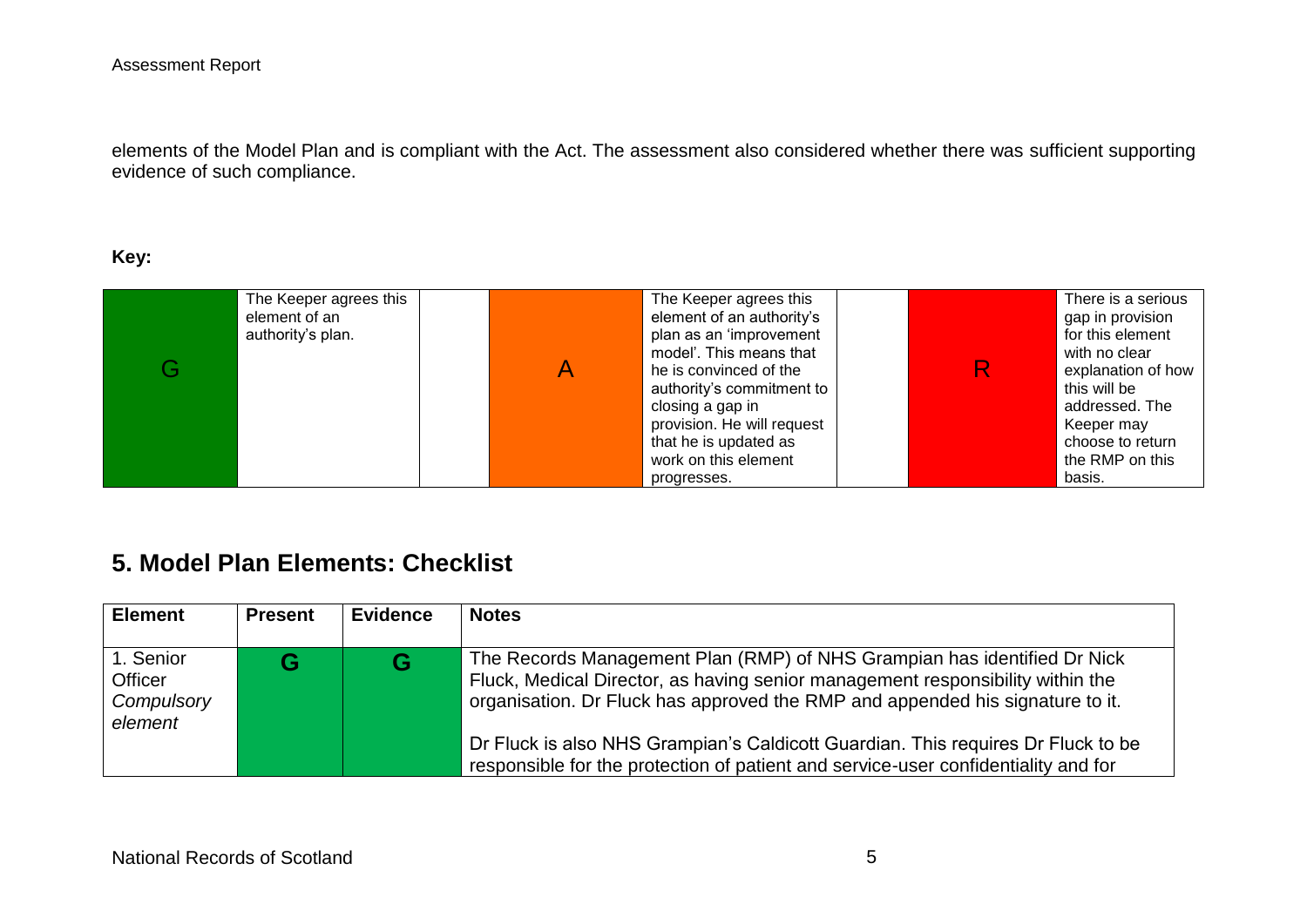|                                                |   |   | enabling appropriate information sharing. The Records Management Policy<br>(evidence 03.01) confirms the Medical Director as the Caldicott Guardian.<br>Dr Fluck is also the Senior Information Risk Owner (SIRO) for NHS Grampian. A<br>minute from a SIRO meeting which took place in March 2017 confirming that Dr<br>Fluck has been appointed as SIRO has been submitted (evidence 13.01).<br>The Keeper of the Records of Scotland (the Keeper) agrees that an appropriate                                                                                                                                                                                                                                                    |
|------------------------------------------------|---|---|------------------------------------------------------------------------------------------------------------------------------------------------------------------------------------------------------------------------------------------------------------------------------------------------------------------------------------------------------------------------------------------------------------------------------------------------------------------------------------------------------------------------------------------------------------------------------------------------------------------------------------------------------------------------------------------------------------------------------------|
|                                                |   |   | individual has been nominated to take strategic responsibility for records<br>management as required by the Public Records (Scotland) Act 2011 (the Act).                                                                                                                                                                                                                                                                                                                                                                                                                                                                                                                                                                          |
| 2. Records<br>Manager<br>Compulsory<br>element | G | G | The RMP identifies Roohi Bains, Acting Information Governance Manager, as the<br>individual who currently has operational day-to-day responsibility for records<br>management in NHS Grampian.                                                                                                                                                                                                                                                                                                                                                                                                                                                                                                                                     |
|                                                |   |   | A SBAR Report dated 21 July 2017 relating to the development of NHS Grampian's<br>RMP and created by Ms Bains has been submitted (evidence 02.01). This Report<br>highlights Ms Bains' detailed knowledge of the information governance landscape<br>within NHS Grampian.                                                                                                                                                                                                                                                                                                                                                                                                                                                          |
|                                                |   |   | Ms Bains is the interim Records Manager. The RMP states that NHS Grampian<br>intends to recruit a full-time permanent Records Manager to fulfil this roll in the<br>longer term. Once appointed, the Records Manager will report to the Information<br>Governance Manager. NHS Grampian has committed to informing the Keeper once<br>the new Records Manager has been appointed. NHS Grampian will need to<br>provide the Keeper with evidence of this appointment, such as a Job<br>Description clearly showing a responsibility for records management or a<br>letter from the individual identified in Element 1 identifying the Records<br>Manager as having responsibility for records management as required by the<br>Act. |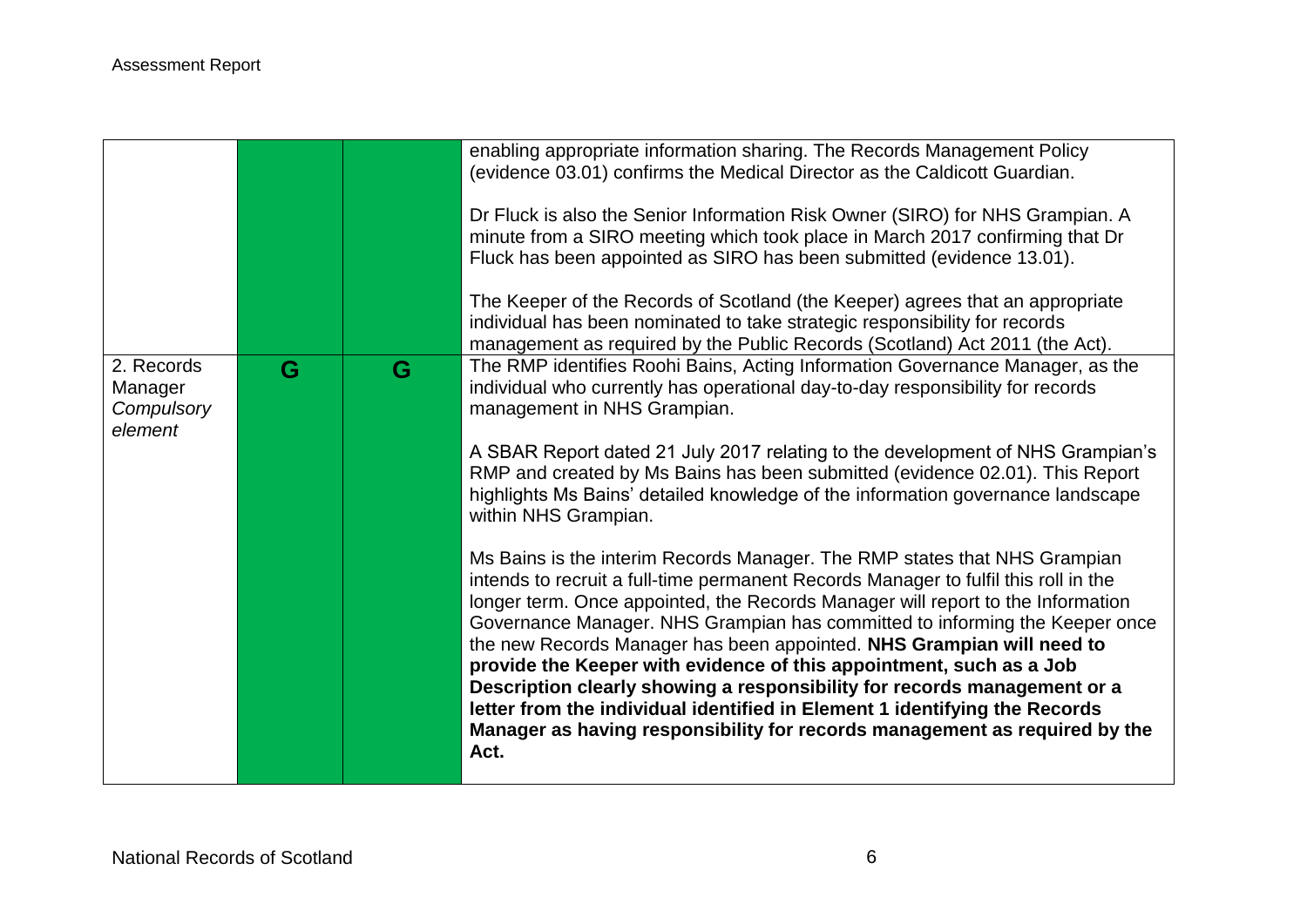|           |                       |              | The Keeper agrees that an appropriate individual has been identified to take interim                                                                                                                                                                                                                                                                                                                                                                                                                                                                               |
|-----------|-----------------------|--------------|--------------------------------------------------------------------------------------------------------------------------------------------------------------------------------------------------------------------------------------------------------------------------------------------------------------------------------------------------------------------------------------------------------------------------------------------------------------------------------------------------------------------------------------------------------------------|
|           |                       |              | responsibility for records management while the recruitment process for a                                                                                                                                                                                                                                                                                                                                                                                                                                                                                          |
|           |                       |              | permanent Records Manager is underway. The Keeper expects to be informed of                                                                                                                                                                                                                                                                                                                                                                                                                                                                                        |
|           |                       |              | the results of this recruitment process and supporting evidence showing this                                                                                                                                                                                                                                                                                                                                                                                                                                                                                       |
|           |                       |              | appointment as the completion date was given as January 2018.                                                                                                                                                                                                                                                                                                                                                                                                                                                                                                      |
| 3. Policy | G                     | $\mathbf{A}$ | NHS Grampian has submitted its Records Management Policy, version 2.1, dated                                                                                                                                                                                                                                                                                                                                                                                                                                                                                       |
|           |                       |              | August 2015 (evidence 03.01). The Policy sets out NHS Grampian's corporate                                                                                                                                                                                                                                                                                                                                                                                                                                                                                         |
|           |                       |              | approach to both clinical and corporate records. The Policy highlights the                                                                                                                                                                                                                                                                                                                                                                                                                                                                                         |
|           |                       |              | importance of records management to NHS Grampian in carrying out its functions                                                                                                                                                                                                                                                                                                                                                                                                                                                                                     |
|           |                       |              | and details the roles and responsibilities for ensuring compliance with its records                                                                                                                                                                                                                                                                                                                                                                                                                                                                                |
|           |                       |              | management requirements. An extract from a meeting of the Information                                                                                                                                                                                                                                                                                                                                                                                                                                                                                              |
|           |                       |              | Governance Steering Group held in August 2015 approving the Information                                                                                                                                                                                                                                                                                                                                                                                                                                                                                            |
|           |                       |              | Governance policies listed, including the Records Management Policy, in an                                                                                                                                                                                                                                                                                                                                                                                                                                                                                         |
|           |                       |              | accompanying report have been submitted (evidence 03.02A and 03.02B).                                                                                                                                                                                                                                                                                                                                                                                                                                                                                              |
|           |                       |              |                                                                                                                                                                                                                                                                                                                                                                                                                                                                                                                                                                    |
|           |                       |              | The RMP states that the Policy was due for review in August 2017 but this<br>review has been delayed to allow for the recruitment of a full-time permanent<br>records manager and also for the dissemination and acceptance of the NHS<br>Scotland Records Management Code of Practice 2012 (evidence 03.03). The<br>RMP states that this is still the current Records Management Policy. The RMP<br>indicates an estimated date of June 2018 for the completion of the review of<br>the Policy. The Keeper can accept that version 2.1 is the current operational |
|           |                       |              | Policy and requests he is sent the updated Policy once it is available.                                                                                                                                                                                                                                                                                                                                                                                                                                                                                            |
|           |                       |              | The RMP states that the Policy is published on NHS Grampian's intranet and that it<br>is supported by a suite of records management guidance documents. A series of<br>screenshots have been submitted showing the location of the Policy on the intranet<br>as well as the supporting guidance documents (evidence 03.04). A list of 17<br>proposed titles for a series of fact sheets describing how to manage, store,<br>destroy and archive records has been provided (evidence 03.05). The RMP                                                                |
|           | Compulsory<br>element |              |                                                                                                                                                                                                                                                                                                                                                                                                                                                                                                                                                                    |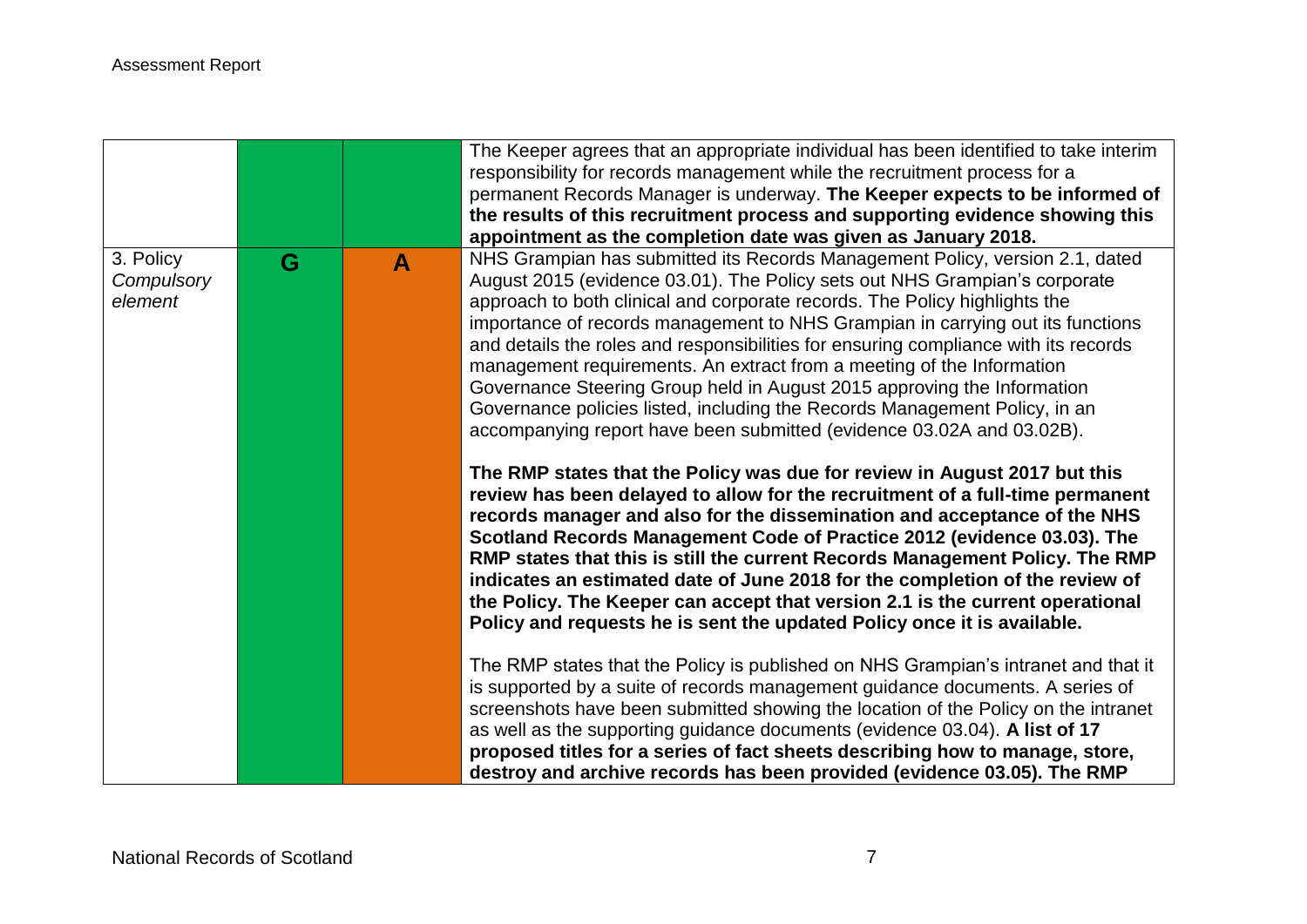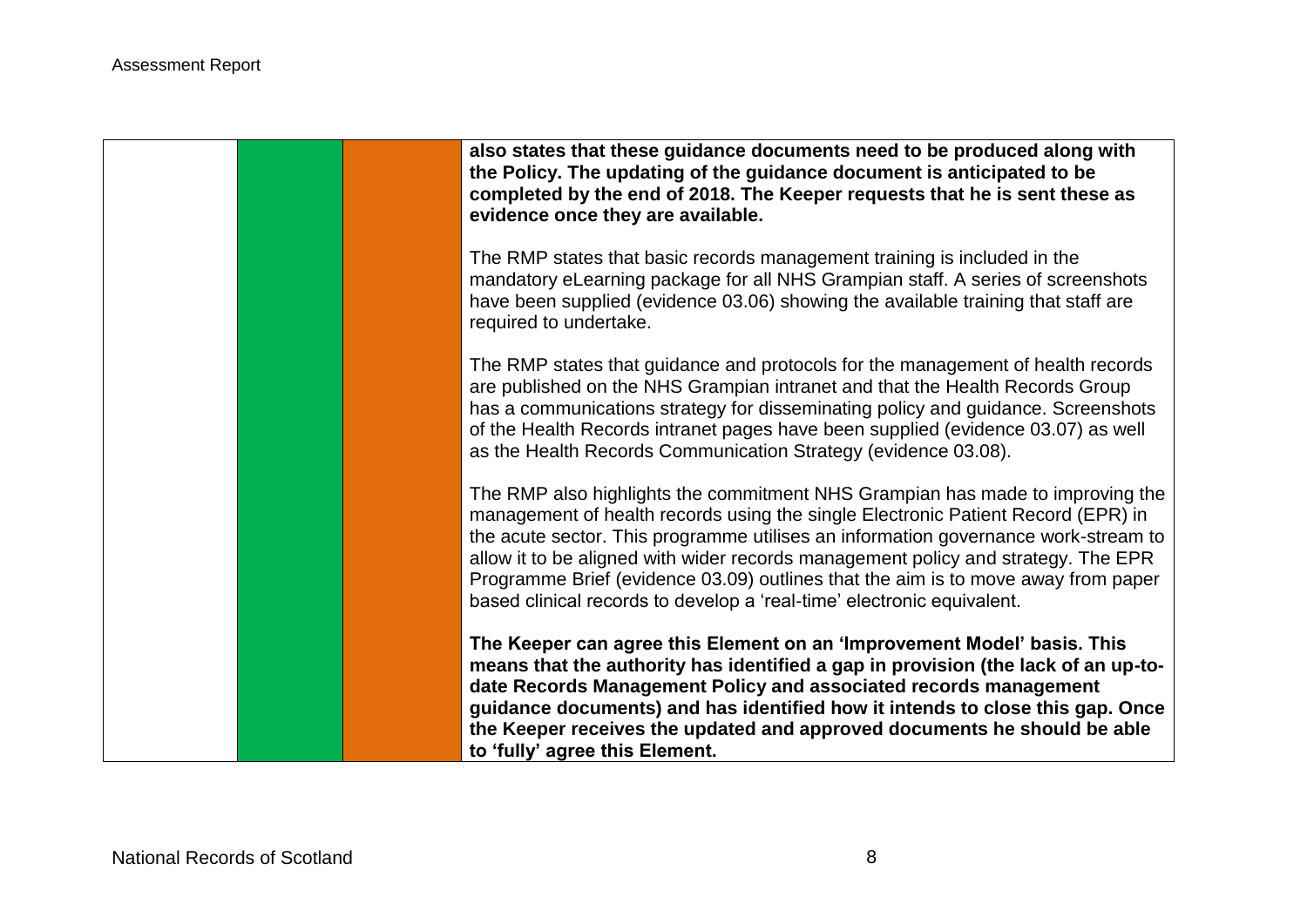| 4. Business<br><b>Classification</b> | A | G | NHS Grampian is committed to developing and rolling-out an Information<br>Asset Register (IAR). Information Asset Owners (IAOs) have been identified in<br>each Directorate and developed a technical tool within SharePoint to allow<br>this. A series of screenshots of the IAR under development have been<br>submitted (evidence 04.01). This work has an estimated completion date of<br>mid-2018. The keeper requests that he is kept informed of the progress of this<br>work.                                                                                                                                                                                           |
|--------------------------------------|---|---|---------------------------------------------------------------------------------------------------------------------------------------------------------------------------------------------------------------------------------------------------------------------------------------------------------------------------------------------------------------------------------------------------------------------------------------------------------------------------------------------------------------------------------------------------------------------------------------------------------------------------------------------------------------------------------|
|                                      |   |   | The RMP states that NHS Grampian will also develop a Business<br>Classification Scheme (BCS). This work will be guided by the IAR once it has<br>been populated and will also draw on examples of BCSs from other territorial<br>NHS Boards as well as other SharePoint pilots. This has an estimated<br>completion date of mid-2019. The Keeper requests that he is kept informed of<br>the progress of this work.                                                                                                                                                                                                                                                             |
|                                      |   |   | Also submitted is a fact sheet providing guidance on how to classify records<br>(evidence 04.02) which is one of the fact sheets mentioned in Element 3 which<br>requires updating. This provides guidance on how to name files and apply<br>security classifications to records.                                                                                                                                                                                                                                                                                                                                                                                               |
|                                      |   |   | The RMP recognises the issues around unstructured shared drives. One area<br>which is addressing these issues is the Senior Leadership Team which has<br>developed a business case for a standardised filing system pilot (evidence<br>04.03). The business case identifies the need for a corporate approach to<br>recordkeeping with records currently being stored across a variety of drives,<br>both personal and corporate, and a lot of duplication. The business case<br>recommends the piloting of a 6 month project to agree naming conventions<br>for files and to adhere to these. The Keeper requests that he is informed of the<br>results of this pilot project. |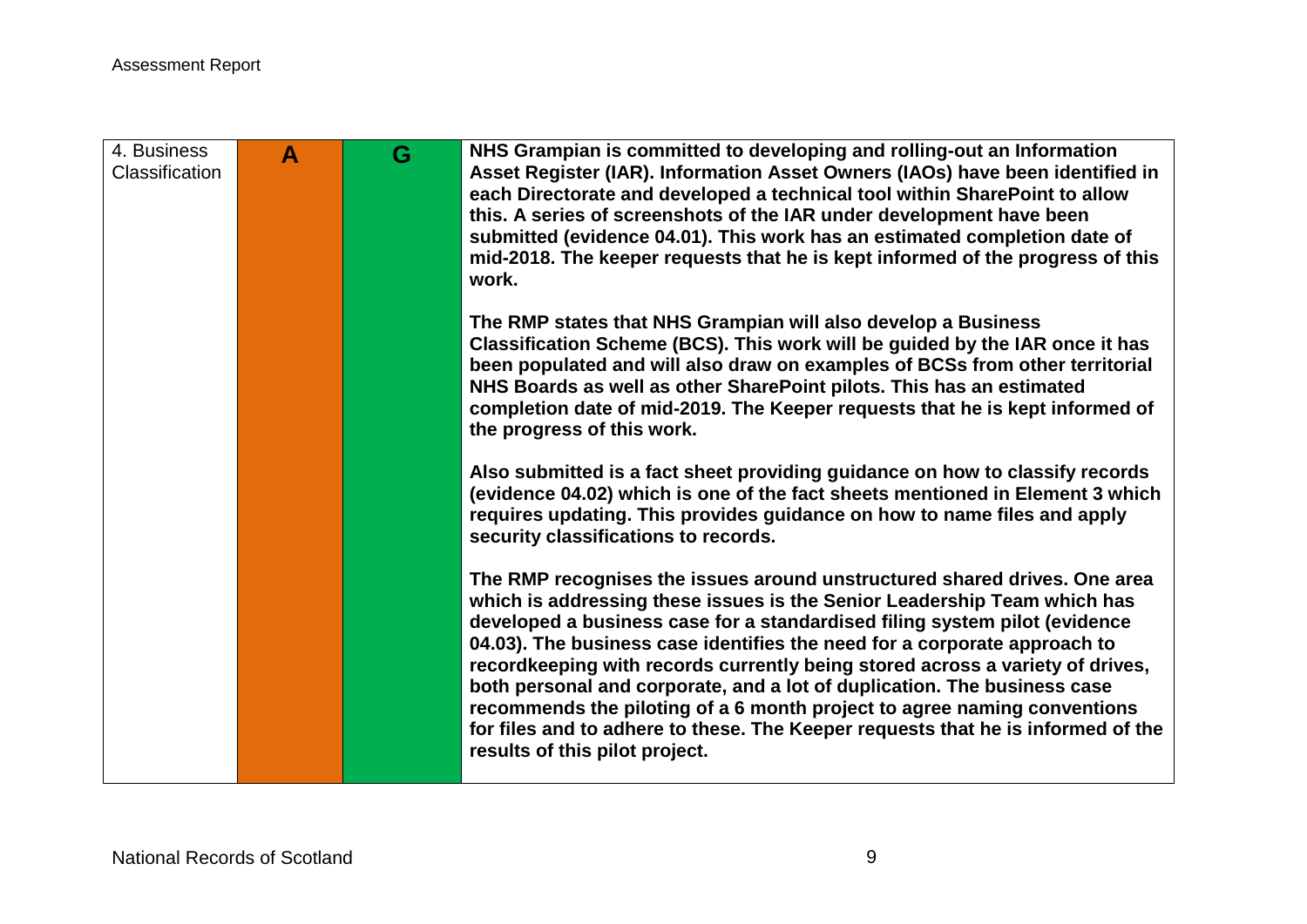|                          |   |   | The RMP states that other business areas are utilising Building Information<br>Modelling (BIM) standard relating to information and records management in<br>facilities management. The high level guidance has been supplied (evidence<br>04.04).                                                                                                                                                                                                                                                                                                                                   |
|--------------------------|---|---|--------------------------------------------------------------------------------------------------------------------------------------------------------------------------------------------------------------------------------------------------------------------------------------------------------------------------------------------------------------------------------------------------------------------------------------------------------------------------------------------------------------------------------------------------------------------------------------|
|                          |   |   | The RMP describes that part of the EPR programme involves identifying and<br>managing core health records which sit outside the EPR. A list of these<br>records has been submitted (evidence 04.05).                                                                                                                                                                                                                                                                                                                                                                                 |
|                          |   |   | Clinical records are systematically classified using clinical coding, guidance<br>for which is provided on NHS Grampian's intranet (evidence 03.07).<br>Procedures also exist for the scanning of mental health records (evidence<br>04.06).                                                                                                                                                                                                                                                                                                                                         |
|                          |   |   | The Keeper can agree this Element on an 'Improvement Model' basis. This<br>means that the authority has identified a gap in provision (a lack of a fully<br>rolled-out IAR and BCS) and has identified how it intends to close this gap.<br>This agreement is dependent upon the Keeper being regularly informed on the<br>progress of work to close this gap.                                                                                                                                                                                                                       |
| 5. Retention<br>schedule | A | G | The RMP states that NHS Grampian uses the retention schedules included in<br>the NHS Scotland Records Management Code of Practice (evidence 03.03).<br>This is confirmed in Section 8.2 of the Records Management Policy (evidence<br>03.01). These schedules are either applied directly to records created and<br>managed by NHS Grampian or are adapted and used locally. Specific<br>guidance has been created for the destruction of X-Rays, HR records and<br>facilities and estate management records and these schedules have also been<br>submitted (evidence 05.02-05.04). |
|                          |   |   | The RMP also states that NHS Grampian recognises that it needs to apply<br>retention schedules more comprehensively and consistently across the                                                                                                                                                                                                                                                                                                                                                                                                                                      |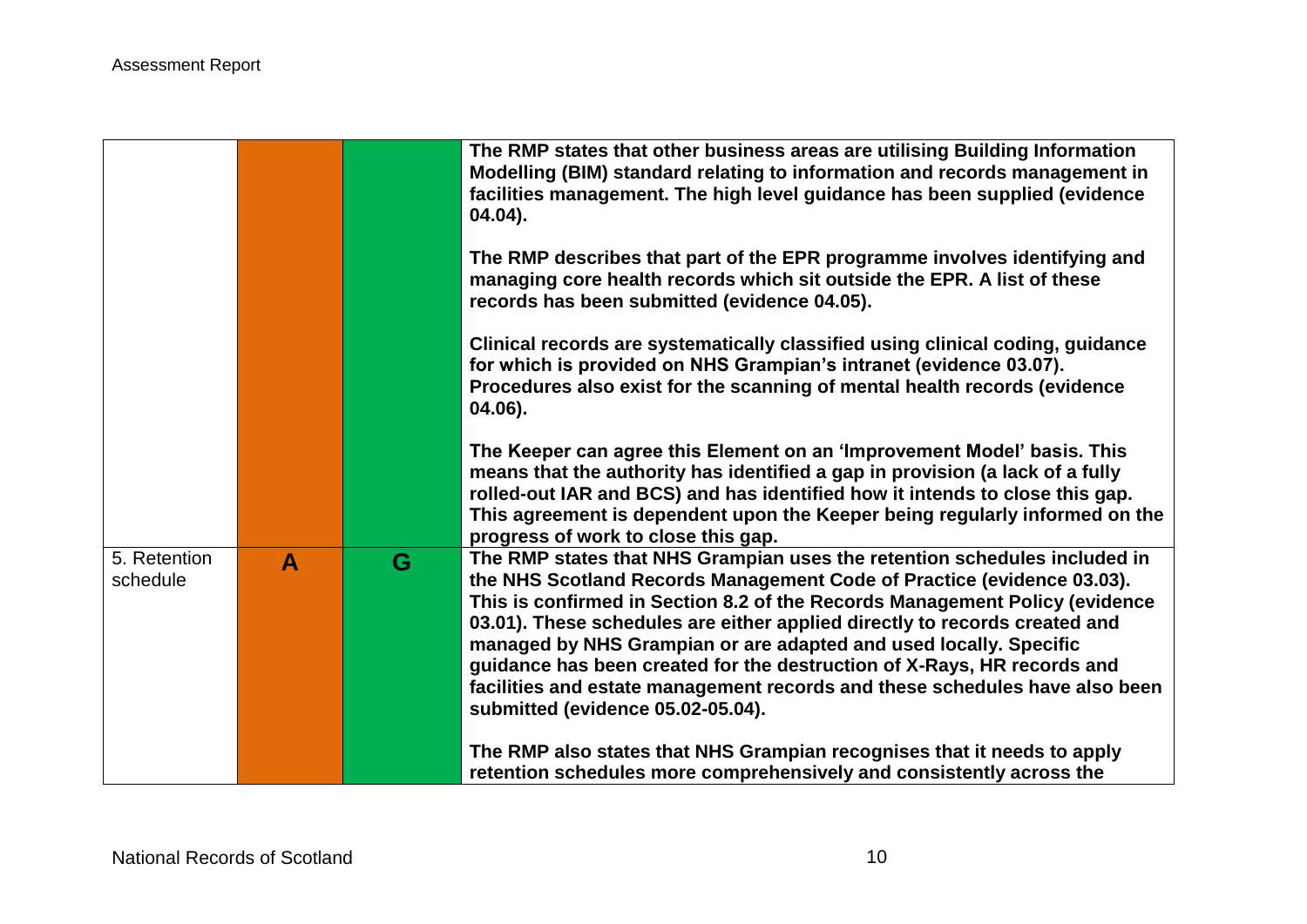|                |   |              | organisation. The Action Plan section of the Element describes the actions to<br>be taken by NHS Grampian to work towards this. The adoption of retention<br>schedules will be revisited once the revision of the NHS Scotland Records<br>Management Code of Practice has been completed in early 2018. Once the<br>new retention schedules have been adopted, NHS Grampian will commence a<br>programme of creating retention schedules for specific business areas. This<br>will be on-going from the revision of the Code of Practice. The mapping of<br>retention schedules to the IAR and BCS has estimated completion dates of<br>end of 2018 and mid-2019 respectively. |
|----------------|---|--------------|--------------------------------------------------------------------------------------------------------------------------------------------------------------------------------------------------------------------------------------------------------------------------------------------------------------------------------------------------------------------------------------------------------------------------------------------------------------------------------------------------------------------------------------------------------------------------------------------------------------------------------------------------------------------------------|
|                |   |              | The Keeper can agree this Element on an 'Improvement Model' basis. This<br>means that the authority has identified a gap in provision (the lack of<br>comprehensive consistently applied retention schedules) and has identified<br>how it intends to close this gap. This agreement is dependent upon the<br>Keeper being kept updated on the progress of work to close this gap.                                                                                                                                                                                                                                                                                             |
| 6. Destruction | A | $\mathbf{A}$ | The Records Management Policy (evidence 03.01) states that NHS Grampian aims                                                                                                                                                                                                                                                                                                                                                                                                                                                                                                                                                                                                   |
| Arrangements   |   |              | to ensure that 'records are retained and disposed of appropriately'. The RMP                                                                                                                                                                                                                                                                                                                                                                                                                                                                                                                                                                                                   |
| Compulsory     |   |              | outlines the following procedures for the secure destruction of records:                                                                                                                                                                                                                                                                                                                                                                                                                                                                                                                                                                                                       |
| element        |   |              |                                                                                                                                                                                                                                                                                                                                                                                                                                                                                                                                                                                                                                                                                |
|                |   |              | <b>Paper (on-site)</b> – The RMP states that the destruction of confidential paper waste is<br>undertaken in-house using cross-cut shredders configured to the DIN-4 standard.                                                                                                                                                                                                                                                                                                                                                                                                                                                                                                 |
|                |   |              | The specifications of the shredders used by NHS Grampian have been supplied                                                                                                                                                                                                                                                                                                                                                                                                                                                                                                                                                                                                    |
|                |   |              | (evidence 06.06 and 06.07). Section 19 of the Protection of Information Policy                                                                                                                                                                                                                                                                                                                                                                                                                                                                                                                                                                                                 |
|                |   |              | (evidence 06.01) provides instructions for the secure destruction of paper records.                                                                                                                                                                                                                                                                                                                                                                                                                                                                                                                                                                                            |
|                |   |              | NHS Grampian is currently in the process of outsourcing the secure shredding of                                                                                                                                                                                                                                                                                                                                                                                                                                                                                                                                                                                                |
|                |   |              | paper records to a commercial contractor and is currently arranging a new Data                                                                                                                                                                                                                                                                                                                                                                                                                                                                                                                                                                                                 |
|                |   |              | Processing Agreement with the contractor. The Schedule to the proposed                                                                                                                                                                                                                                                                                                                                                                                                                                                                                                                                                                                                         |
|                |   |              | Agreement has submitted (evidence 06.R01). The contractor's manual for the                                                                                                                                                                                                                                                                                                                                                                                                                                                                                                                                                                                                     |
|                |   |              | secure destruction of confidential material has also been submitted (evidence                                                                                                                                                                                                                                                                                                                                                                                                                                                                                                                                                                                                  |
|                |   |              | 06.R02). Also supplied are the procedures for the secure handover of confidential                                                                                                                                                                                                                                                                                                                                                                                                                                                                                                                                                                                              |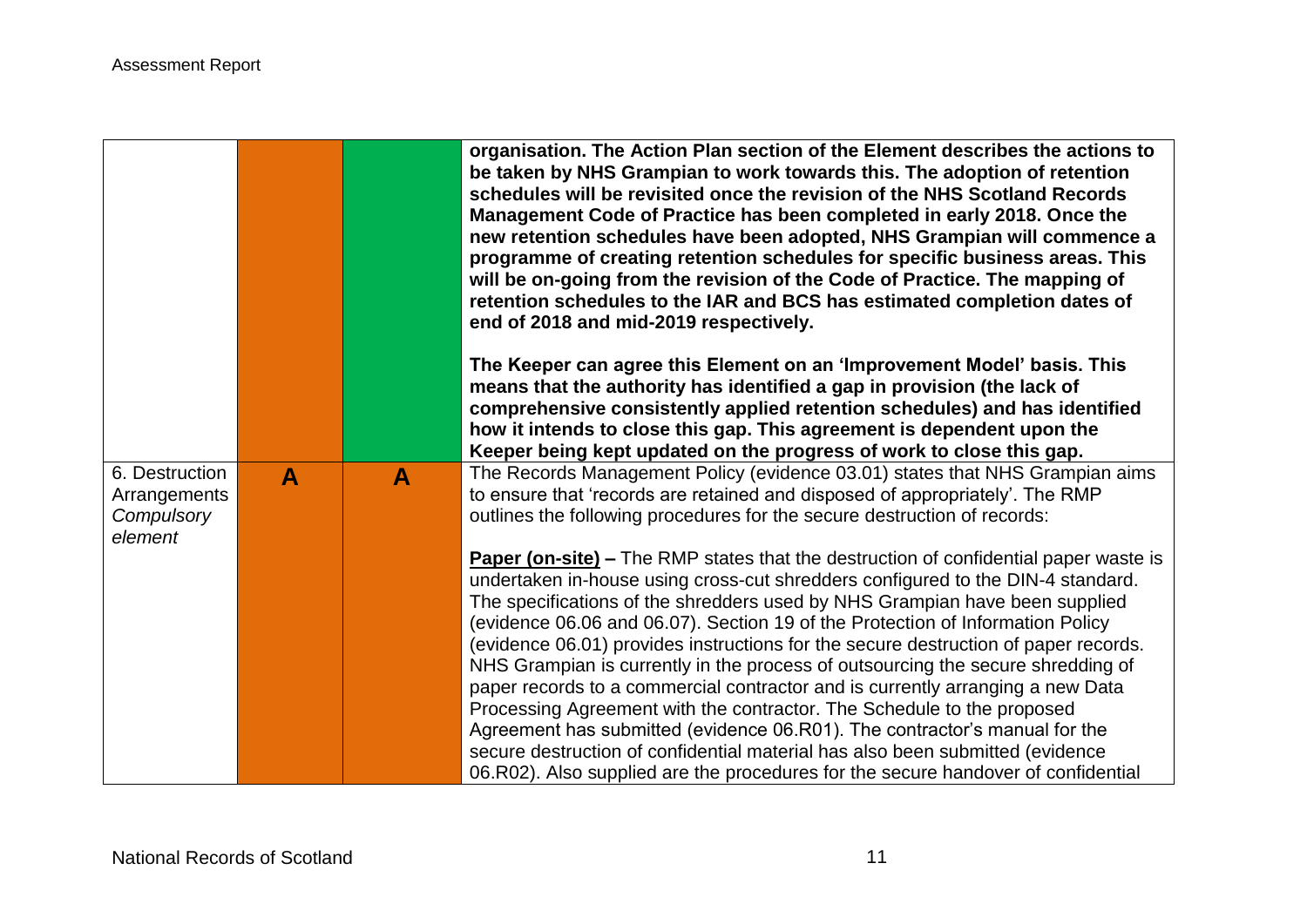![](_page_11_Picture_1.jpeg)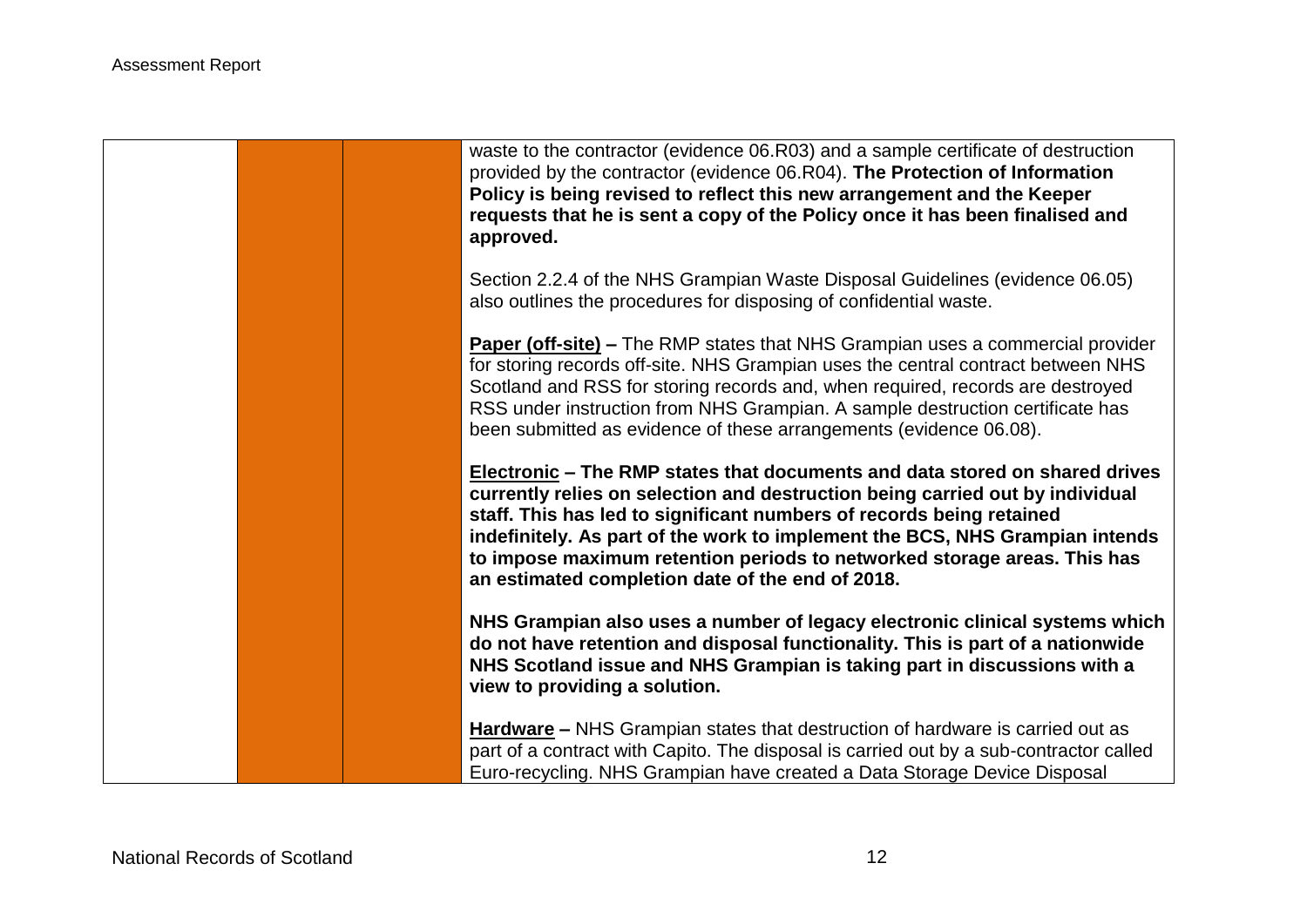|                                                       |   |   | Process (evidence 06.R05) which governs the secure on-site destruction of obsolete<br>data storage devices. Sample destruction certificates showing that this process is<br>operational have been submitted (evidence 06.R06-R08).<br><b>Back-ups</b> - NHS Grampian has supplied it's ICT back-up programme (evidence<br>10.03). It outlines the processes used to back up and restore data across all the<br>systems and applications administered by NHS Grampian's ICT. It also describes<br>the back-up cycle.                                         |
|-------------------------------------------------------|---|---|-------------------------------------------------------------------------------------------------------------------------------------------------------------------------------------------------------------------------------------------------------------------------------------------------------------------------------------------------------------------------------------------------------------------------------------------------------------------------------------------------------------------------------------------------------------|
|                                                       |   |   | The Keeper is able to agree this Element on an 'Improvement Model' basis.<br>This mean that the authority has identified a gap in provision (the lack of<br>control over the destruction of electronic records and the need to update the<br>Protection of Information Policy) and has described how it intends to close<br>this gap. As a condition of this agreement, the Keeper will require to be<br>regularly updated on the progress of this work and will need to be sent the<br>updated Protection of Information Policy when it becomes available. |
| 7. Archiving<br>and Transfer<br>Compulsory<br>element | G | A | The RMP identifies the NHS Grampian Archive which is based in the Special<br>Collections Department of Aberdeen University Archives as the place of deposit for<br>records selected for permanent preservation. The Archivist for the Board is an<br>employee of NHS Grampian.                                                                                                                                                                                                                                                                              |
|                                                       |   |   | Submitted as evidence is the Collection Policy of NHS Grampian Archive (evidence<br>07.01). This states that the Archive aims to collect records created by and related to<br>NHS bodies and their predecessor organisations.                                                                                                                                                                                                                                                                                                                               |
|                                                       |   |   | The RMP states that NHS Grampian and Aberdeen University are currently re-<br>visiting the Memorandum of Understanding (MoU) and Data Processing Agreement<br>relating to the transfer of records. NHS Grampian has stated that discussions are<br>still on-going and has committed to sending the Keeper a copy of these<br>documents once finalised. A copy of the draft Data Processing agreement has                                                                                                                                                    |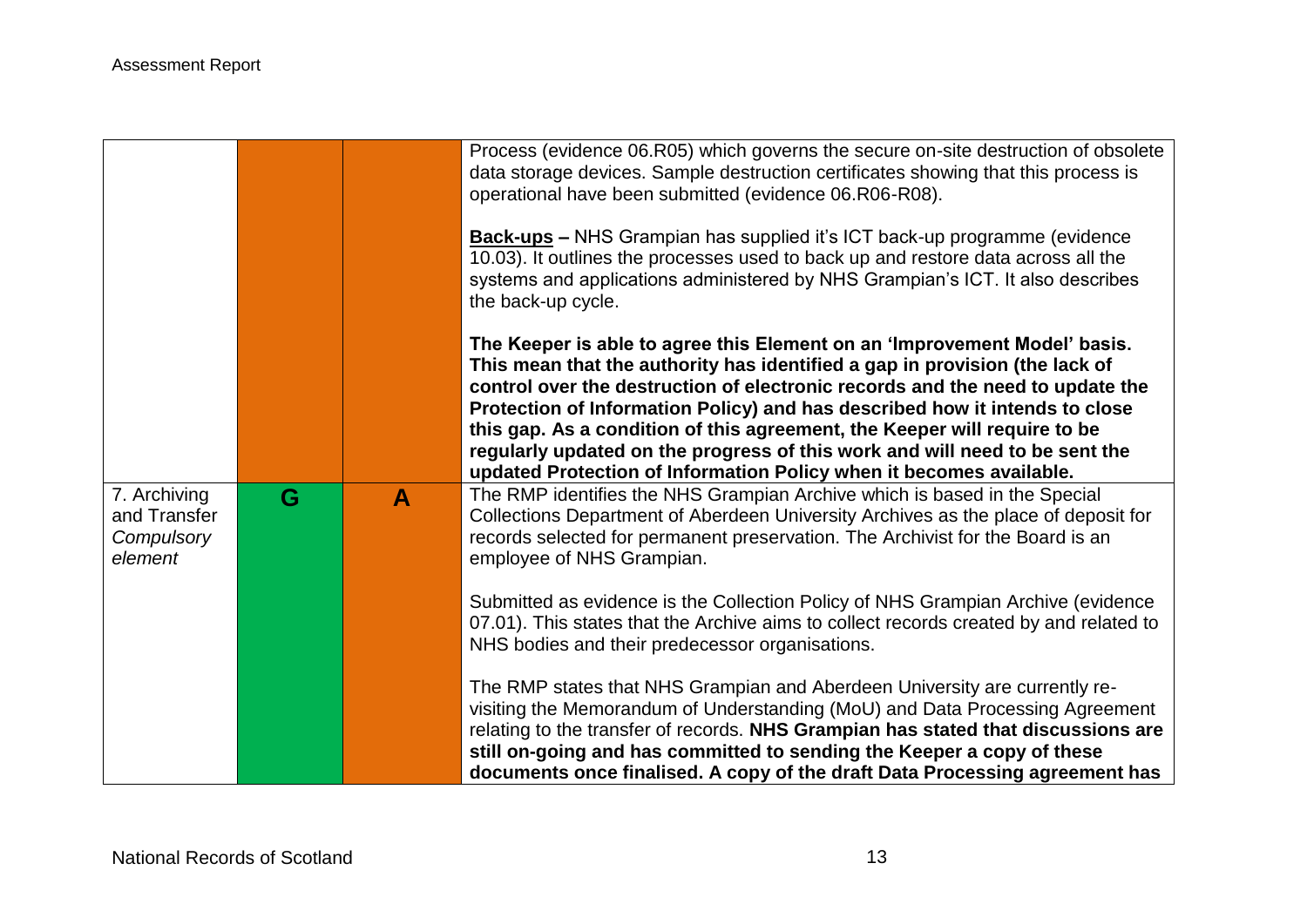|                                                     |   |   | been supplied (evidence 07.R01) as well as the current MoU, dated April 2013<br>(evidence 07.R02) which is in the process of being reviewed.<br>Also submitted is a fact sheet providing guidance to staff on how to archive records<br>(evidence 07.04). This is one of the fact sheets mentioned in Element 3 which<br>requires updating and the Keeper would be grateful if he could be sent the<br>fact sheet once it has been updated.<br>As part of its Action Plan NHS Grampian will look to increase the presence of<br>information about the Archive Service within the Information Governance<br>pages of the intranet. A tab has been created on the page to link to the web<br>pages for the NHS Grampian Archive. The Keeper commends this intention,<br>which has a completion date of mid-2018, and would welcome being provided<br>with a screenshot of the relevant intranet pages as evidence.<br>NHS Grampian has stated that the Acting Information Governance Manager (see<br>Element 2) has commenced a series of meetings with the NHS Grampian Archivist<br>in order to discuss improving procedures for the preservation, selection and transfer<br>of historic records. The Keeper commends the building of relationships between<br>public authorities and archivists. |
|-----------------------------------------------------|---|---|---------------------------------------------------------------------------------------------------------------------------------------------------------------------------------------------------------------------------------------------------------------------------------------------------------------------------------------------------------------------------------------------------------------------------------------------------------------------------------------------------------------------------------------------------------------------------------------------------------------------------------------------------------------------------------------------------------------------------------------------------------------------------------------------------------------------------------------------------------------------------------------------------------------------------------------------------------------------------------------------------------------------------------------------------------------------------------------------------------------------------------------------------------------------------------------------------------------------------------------------------------------------------------------------------|
|                                                     |   |   | The Keeper can agree this Element on an 'Improvement Model' basis. This<br>means that the authority has identified a gap in provision (key documents<br>require updating) and has identified how they intend to close this gap. Once<br>the Keeper receives copies of these documents he should be able to 'fully'<br>agree this Element.                                                                                                                                                                                                                                                                                                                                                                                                                                                                                                                                                                                                                                                                                                                                                                                                                                                                                                                                                         |
| 8. Information<br>Security<br>Compulsory<br>element | G | A | The RMP states that NHS Grampian has robust information security systems in<br>place with dedicated information security professionals managing these. NHS<br>Grampian is also subject to the national procedures and policy framework of NHS<br>Scotland. The NHS Scotland Information Security Policy Framework 2015-2017 and                                                                                                                                                                                                                                                                                                                                                                                                                                                                                                                                                                                                                                                                                                                                                                                                                                                                                                                                                                   |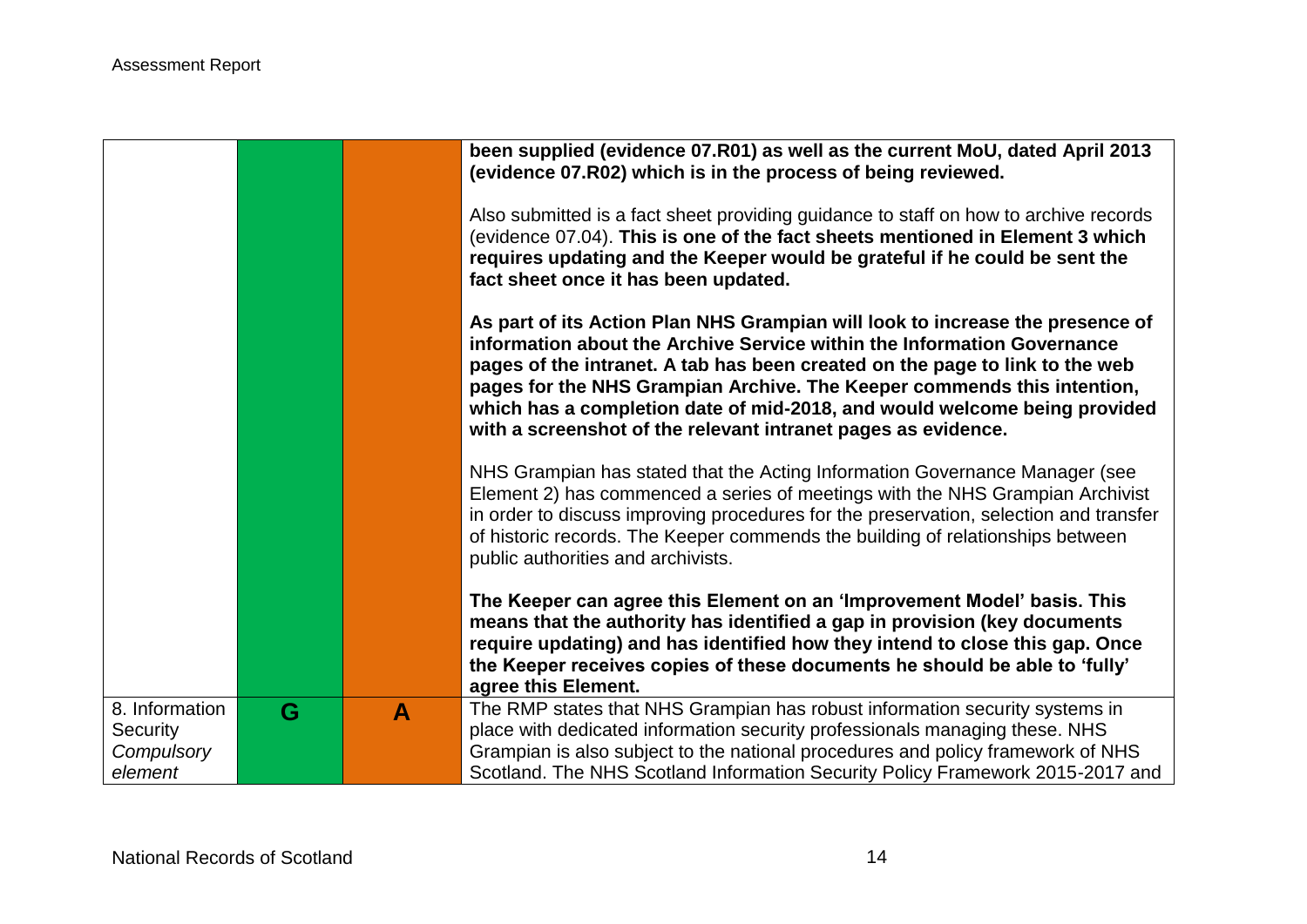![](_page_14_Picture_1.jpeg)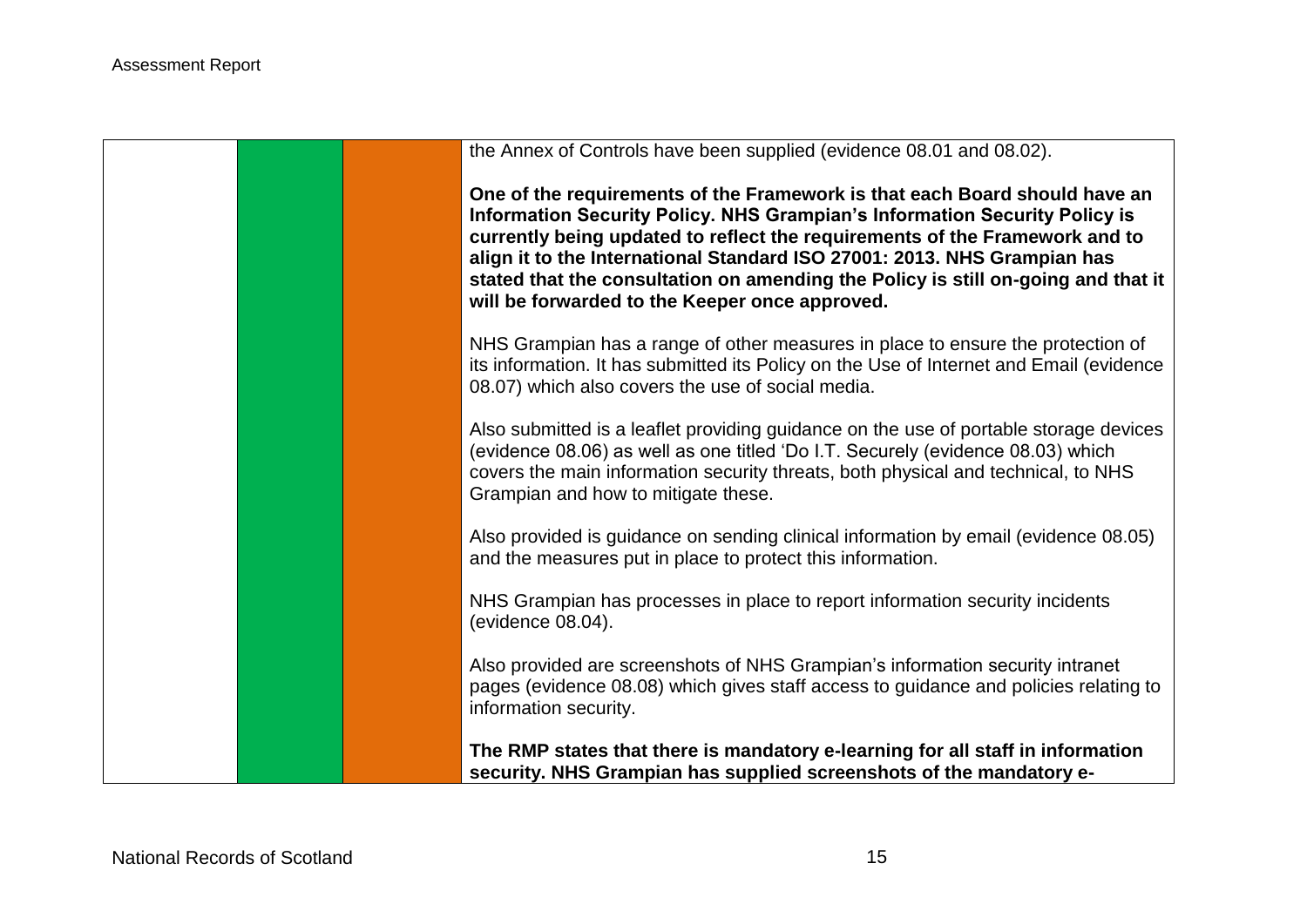|                       |   |   | learning module on Information Security (evidence 08.R01). The training<br>relates to the physical, technical and procedural processes in place within<br>NHS Grampian. The Keeper commends this commitment to providing staff<br>with training so that they are aware of their responsibilities.<br>Provided he receives the updated Information Security Policy, the Keeper<br>should be able to 'fully' agree that NHS Grampian has procedures in place to<br>protect its information and systems.                                                                                                                                                                                                                                                                                                                                    |
|-----------------------|---|---|------------------------------------------------------------------------------------------------------------------------------------------------------------------------------------------------------------------------------------------------------------------------------------------------------------------------------------------------------------------------------------------------------------------------------------------------------------------------------------------------------------------------------------------------------------------------------------------------------------------------------------------------------------------------------------------------------------------------------------------------------------------------------------------------------------------------------------------|
| 9. Data<br>Protection | G | A | The RMP states that NHS Grampian has a mature Data Protection culture and that<br>the protection of personal and sensitive information is a core activity of the<br>information governance team. NHS Grampian is registered as a Data Controller with<br>the Information Commissioner's Office and therefore recognises the importance of<br>processing personal data securely. A copy of the registration certificate has been<br>provided (evidence 09.05).                                                                                                                                                                                                                                                                                                                                                                            |
|                       |   |   | NHS Grampian also has a Data Protection Policy (evidence 09.01) which outlines its<br>commitment to complying with the requirements of the Data Protection Act 1998. It<br>also describes how it will comply with the Act and assigns responsibilities for<br>ensuring this. The Policy is due for review and NHS Grampian has indicated<br>that this has not yet taken place. The intention is to review all information<br>governance policies at the same time to ensure consistency across the NHS<br>North of Scotland Group, which comprises NHS Grampian, NHS Western Isles,<br>NHS Orkney and NHS Shetland. This was agreed at a meeting of the Group in<br>April 2018 (evidence 09.R01). The response also states that the submitted<br>policies are still currently in use within NHS Grampian. The Keeper can accept<br>this. |
|                       |   |   | NHS Grampian also follows NHS Scotland's Code of Practice on Protecting Patient<br>Confidentiality (evidence 09.02).                                                                                                                                                                                                                                                                                                                                                                                                                                                                                                                                                                                                                                                                                                                     |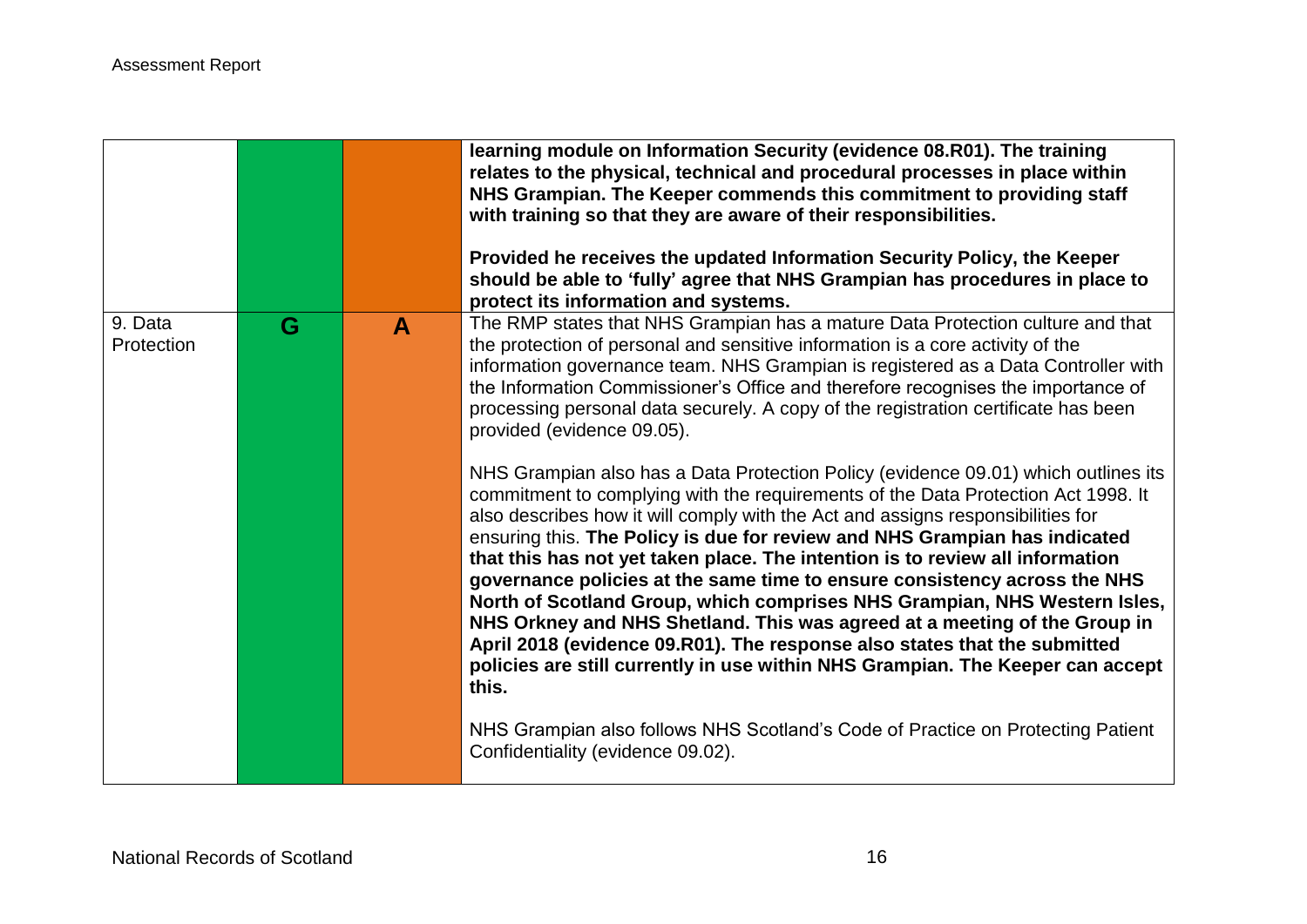![](_page_16_Picture_1.jpeg)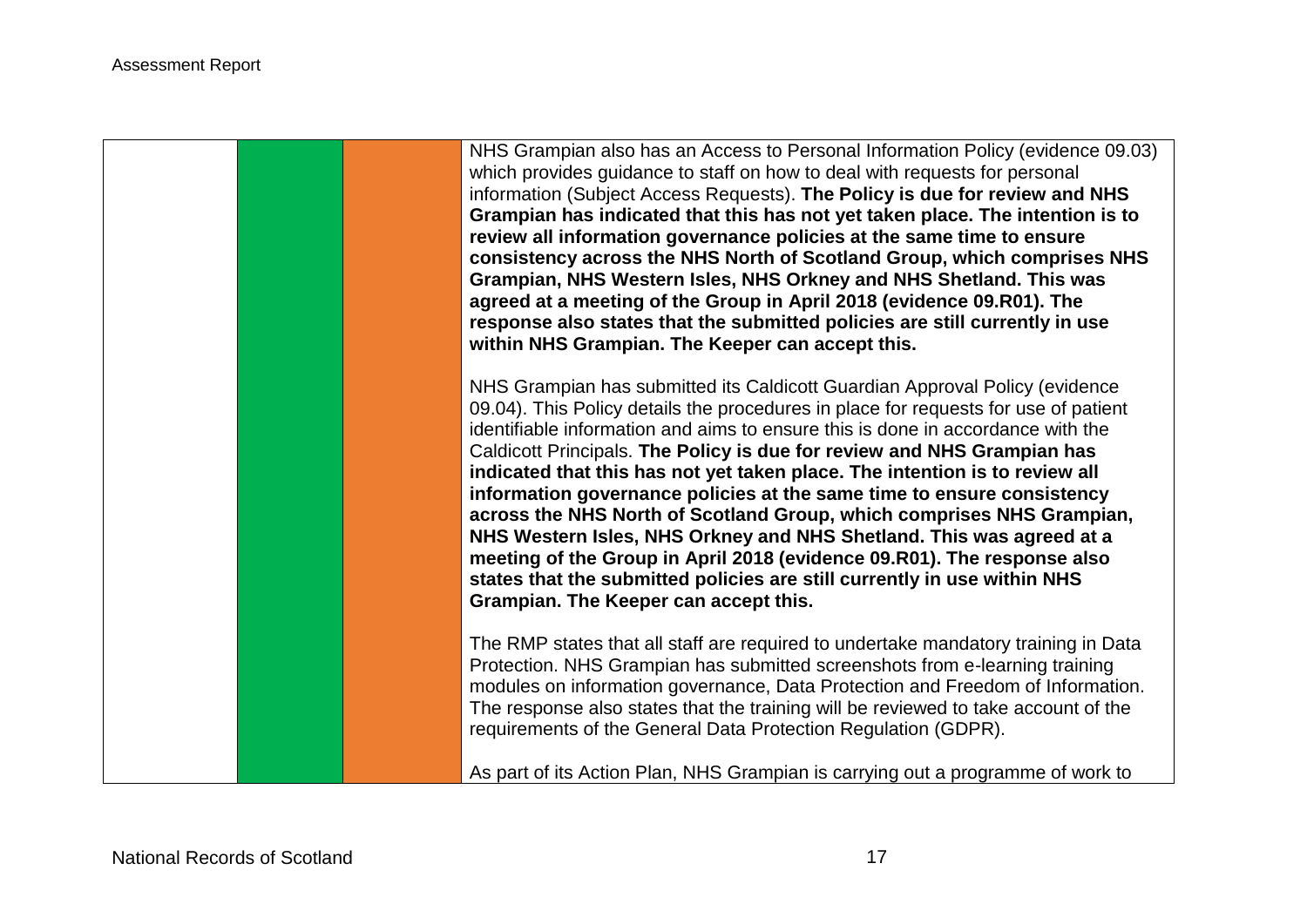|                                                    |   |   | prepare for the General Data Protection Regulation which comes into force in May<br>2018.<br>The Keeper can agree that NHS Grampian has procedures in place to protect<br>the personal information it creates and manages provided he is sent the                                                                                                                                                                                                                                                                                                                                          |
|----------------------------------------------------|---|---|--------------------------------------------------------------------------------------------------------------------------------------------------------------------------------------------------------------------------------------------------------------------------------------------------------------------------------------------------------------------------------------------------------------------------------------------------------------------------------------------------------------------------------------------------------------------------------------------|
|                                                    |   |   | abovementioned policies once they have been updated and signed off.                                                                                                                                                                                                                                                                                                                                                                                                                                                                                                                        |
| 10. Business<br>Continuity<br>and Vital<br>Records | A | G | The RMP states that each business area must have a current Business Continuity<br>Plan to ensure that they can resume their activities in the event of an interruption to<br>services. NHS Grampian also takes place in regional and national resilience<br>planning.                                                                                                                                                                                                                                                                                                                      |
|                                                    |   |   | NHS Grampian has submitted the Business Continuity Management Plan (evidence<br>10. R01). This is version 4.7 and was approved in April 2018.                                                                                                                                                                                                                                                                                                                                                                                                                                              |
|                                                    |   |   | NHS Grampian has also provided its Major Incident Plan (evidence 10.02) which<br>provides a framework to incidents which may have an impact on the ability to<br>provide health care to the people of Grampian. It has been enacted and tested a<br>number of times over the past decade. The Plan is due for review in February<br>2017. Due to staffing issues the review of the Plan has been delayed. It is<br>expected to be completed by the end of the 2018-19 financial year. NHS<br>Grampian has stated that this version of the Plan is still the one currently in<br>operation. |
|                                                    |   |   | NHS Grampian requires its Asset Owners for its systems and applications to<br>complete the Contingency Template for these. The Template has been provided<br>(evidence 10.04).                                                                                                                                                                                                                                                                                                                                                                                                             |
|                                                    |   |   | Also provided is NHS Grampian's ICT back-up programme (evidence 10.03). It<br>outlines the processes used to back up and restore data across all the systems and<br>applications administered by NHS Grampian's ICT. It also describes the back-up                                                                                                                                                                                                                                                                                                                                         |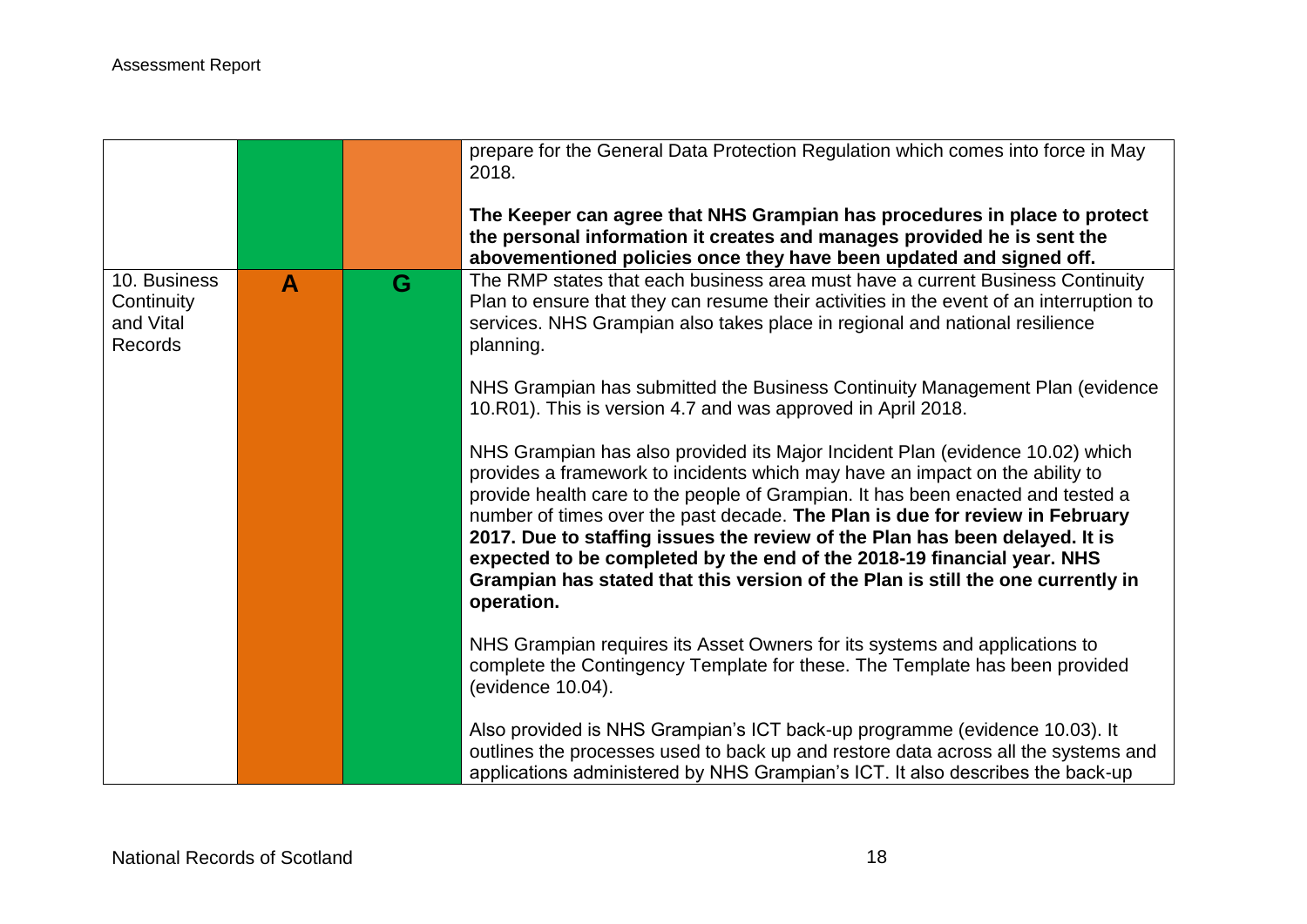|                 |                  |              | cycle.                                                                                                                                                                                                                                                                                                                                                                                                                                                                                                                                                                                                                                                                                                                      |
|-----------------|------------------|--------------|-----------------------------------------------------------------------------------------------------------------------------------------------------------------------------------------------------------------------------------------------------------------------------------------------------------------------------------------------------------------------------------------------------------------------------------------------------------------------------------------------------------------------------------------------------------------------------------------------------------------------------------------------------------------------------------------------------------------------------|
|                 |                  |              | The Action Plan section of this Element sets out a commitment to identify vital<br>records and put in place measures to protect these as part of the work to<br>develop its IAR and BCS. This has a completion date of the end of 2018. The<br>Keeper commends this action and requests that he is kept informed of the<br>progress of this work.                                                                                                                                                                                                                                                                                                                                                                           |
|                 |                  |              | The Keeper is able to agree this Element on an 'Improvement Model' basis.<br>This means that the authority has identified a gap in provision (the lack of<br>identification of vital records and measures to protect these) and has<br>identified how it intends to close the gap. The Keeper requests that he is kept<br>informed of the progress of work to close the gap and requests that he is sent                                                                                                                                                                                                                                                                                                                    |
| 11. Audit trail | $\blacktriangle$ | $\mathbf{A}$ | the updated Major Incident Plan when it becomes available.<br>NHS Grampian has provided some of the guidance it has created for managing both<br>paper and electronic records. Factsheets 5 (How to Manage your Paper Records)<br>and 12 (How to Manage your Electronic Records). These provide staff with<br>guidance on how to create, maintain and dispose of records. The RMP, however,<br>states that use of this guidance is not consistent across the organisation.<br>They also need to be updated, which is recognised in Element 3. The updating<br>of the guidance documents is anticipated to be completed by the end of 2018.<br>The Keeper requests that he is sent these as evidence once they are available |
|                 |                  |              | The RMP states that SharePoint 2016 has been used for a number of pilot<br>projects within NHS Grampian headquarters, for example with the Chief<br>Executive's correspondence. NHS Grampian is currently investigating other<br>corporate areas which would benefit from the use of SharePoint. SharePoint is<br>able to provide better audit trail functionality than NHS Grampian's current<br>network drives. The Keeper requests that he is kept informed of the progress<br>of this work.                                                                                                                                                                                                                             |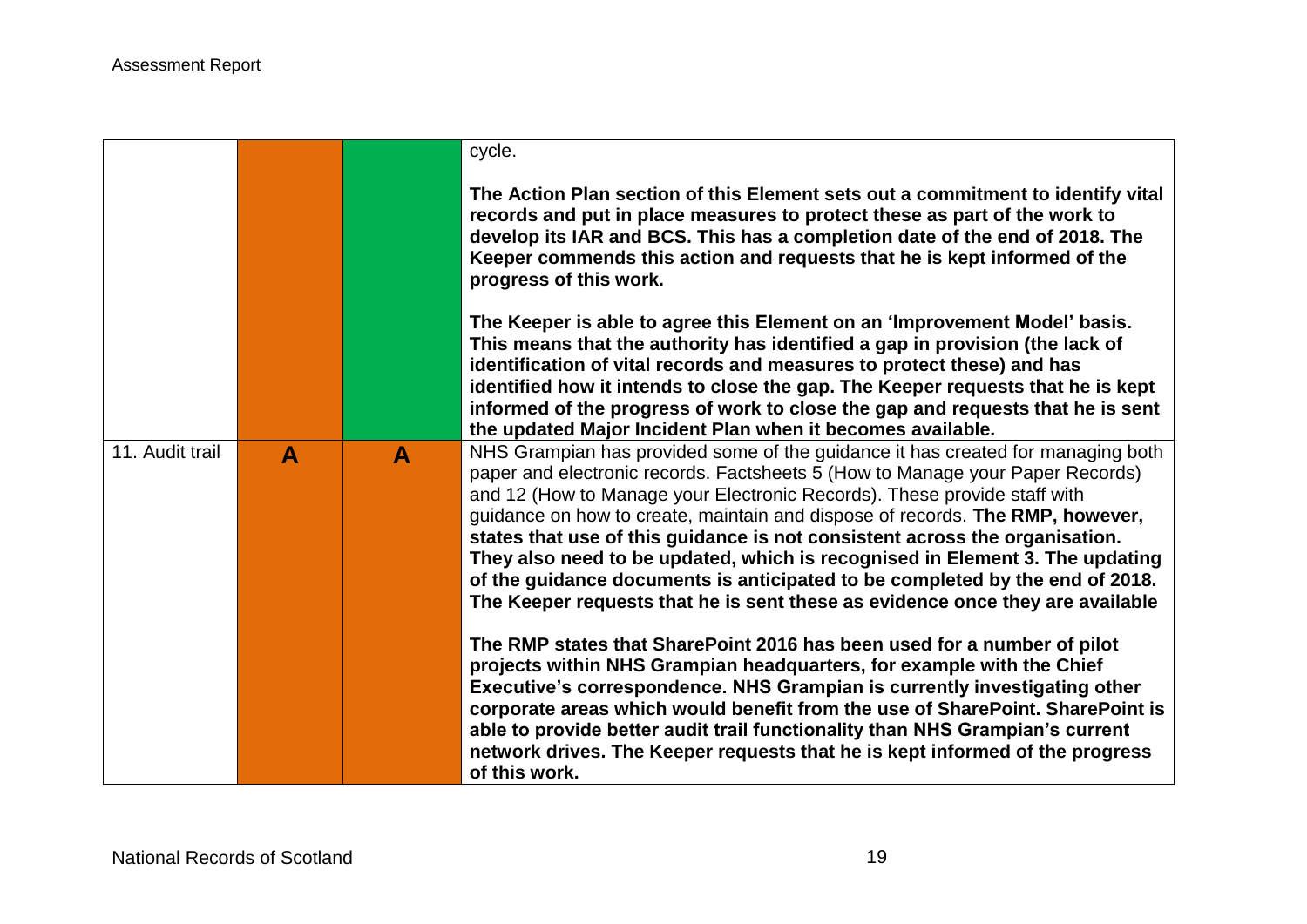- 17

|  | NHS Grampian also uses Datix for a number of corporate functions and is able to<br>provide robust audit trail information. Submitted as evidence are several guidance<br>documents as well as a screenshot showing how staff are able to access these<br>(evidence 11.03-11.05).                                                                                                                                                                                                                                                                                                                                                        |
|--|-----------------------------------------------------------------------------------------------------------------------------------------------------------------------------------------------------------------------------------------------------------------------------------------------------------------------------------------------------------------------------------------------------------------------------------------------------------------------------------------------------------------------------------------------------------------------------------------------------------------------------------------|
|  | Element 4 outlines the procedures in place for the management of paper clinical<br>records. In addition, clinical governance staff regularly conduct audits into the<br>recordkeeping practices relating to clinical records. A spreadsheet, which is used to<br>record these audits, has been provided (evidence 11.06).                                                                                                                                                                                                                                                                                                               |
|  | The RMP states that NHS Grampian has a number of legacy healthcare systems.<br>They are also investing in consolidating these systems into TrakCare by using the<br>EPR project (see Element 3 above). A spreadsheet showing the progress of this<br>work has been submitted (evidence 11.07). A copy of the TrakCare brochure has<br>been provided (evidence 11.08) which details the benefits of the system. The<br>'What's Happening in eHealth' (evidence 11.09) newsletter also provides an update<br>on this work. Also provided is a screenshot of the EPR training page taken from<br>NHS Grampian's intranet (evidence 11.10). |
|  | GPs in the NHS Grampian area also use a system called Vision 360 which locks<br>records from editing. The user guide has been supplied (page 4 of evidence 11.12).                                                                                                                                                                                                                                                                                                                                                                                                                                                                      |
|  | NHS Grampian also utilises the Fairwarning system which provides an audit trail for<br>the access and use of most clinical systems in order to prevent unauthorised access<br>by staff. A screenshot from NHS Grampian's intranet (evidence 11.15) has been<br>submitted showing a description of the software and a warning for staff regarding<br>inappropriate use of clinical systems.                                                                                                                                                                                                                                              |
|  | The RMP states that there are currently a number of projects underway within NHS                                                                                                                                                                                                                                                                                                                                                                                                                                                                                                                                                        |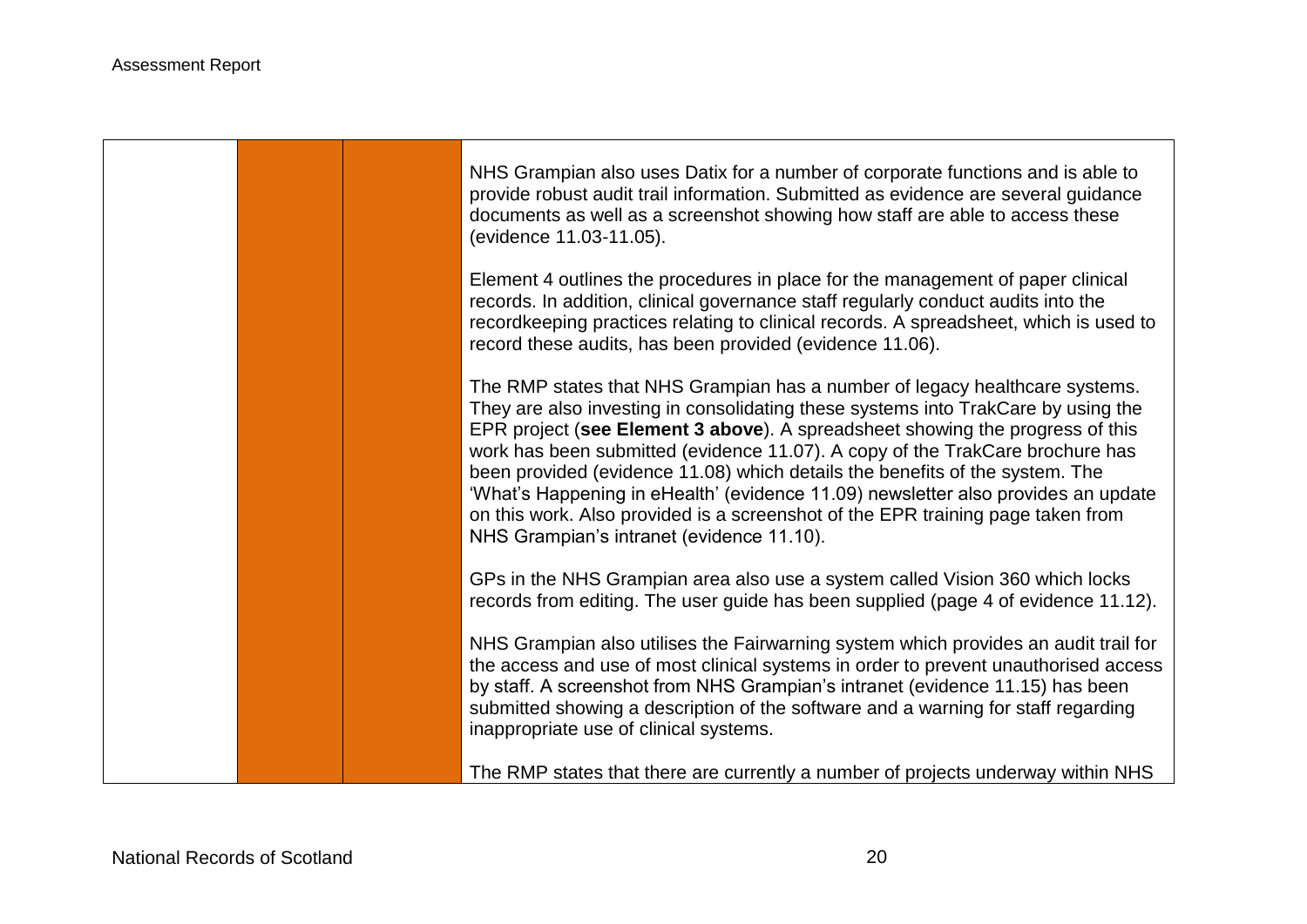|                                               |   |              | Grampian to improve the quality of recordkeeping across the organisation. The<br>Clinical Process Documents Group has tackled the inconsistent creation and<br>management of records for clinical processes. A policy and template been created<br>to assist this and these have been submitted (evidence 11.16-11.18). The Keeper<br>commends this action to improve consistency.                                                                                                                                                                          |
|-----------------------------------------------|---|--------------|-------------------------------------------------------------------------------------------------------------------------------------------------------------------------------------------------------------------------------------------------------------------------------------------------------------------------------------------------------------------------------------------------------------------------------------------------------------------------------------------------------------------------------------------------------------|
|                                               |   |              | Public Health Nursing have also put measures in place to raise awareness of the<br>importance of good recordkeeping. Guidance for recordkeeping already exists<br>(evidence 11.19) but an update on nursing documentation improvements from<br>August 2017 (evidence 11.20) has been provided showing the improvements made.<br>A presentation showing the key principles of recordkeeping has also been provided<br>(evidence 11.21). Similar examples have been provided for the area of Allied Health<br>Professionals (evidence 11.23-11.26).           |
|                                               |   |              | The Keeper can agree this Element on an 'Improvement Model' basis. This<br>means that the authority has identified a gap in provision (the lack of<br>consistent audit trail provision across the organisation) and has identified<br>how it intends to close this gap. This agreement is dependent upon the<br>Keeper being kept informed of progress as this work moves forward.                                                                                                                                                                          |
| 12.<br>Competency<br>Framework<br>for records | G | $\mathbf{A}$ | Information governance posts, including the new Records Manager, are covered by<br>the NHS Scotland Information Governance Competency Framework. A link has<br>been supplied to this document which is available online.                                                                                                                                                                                                                                                                                                                                    |
| management<br>staff                           |   |              | The post of Records Manager is currently being recruited for and as a result a<br>Job Description will be created, agreed and a copy sent to the Keeper. NHS<br>Grampian has also committed to supporting the new Records Manager in their<br><b>Continuing Professional Development. The Job Description and Person</b><br>Specification for this post have been supplied (evidence 12.R01-R02) both<br>showing a responsibility for records management and compliance with the<br>Public Records (Scotland) Act 2011. These are both under review and the |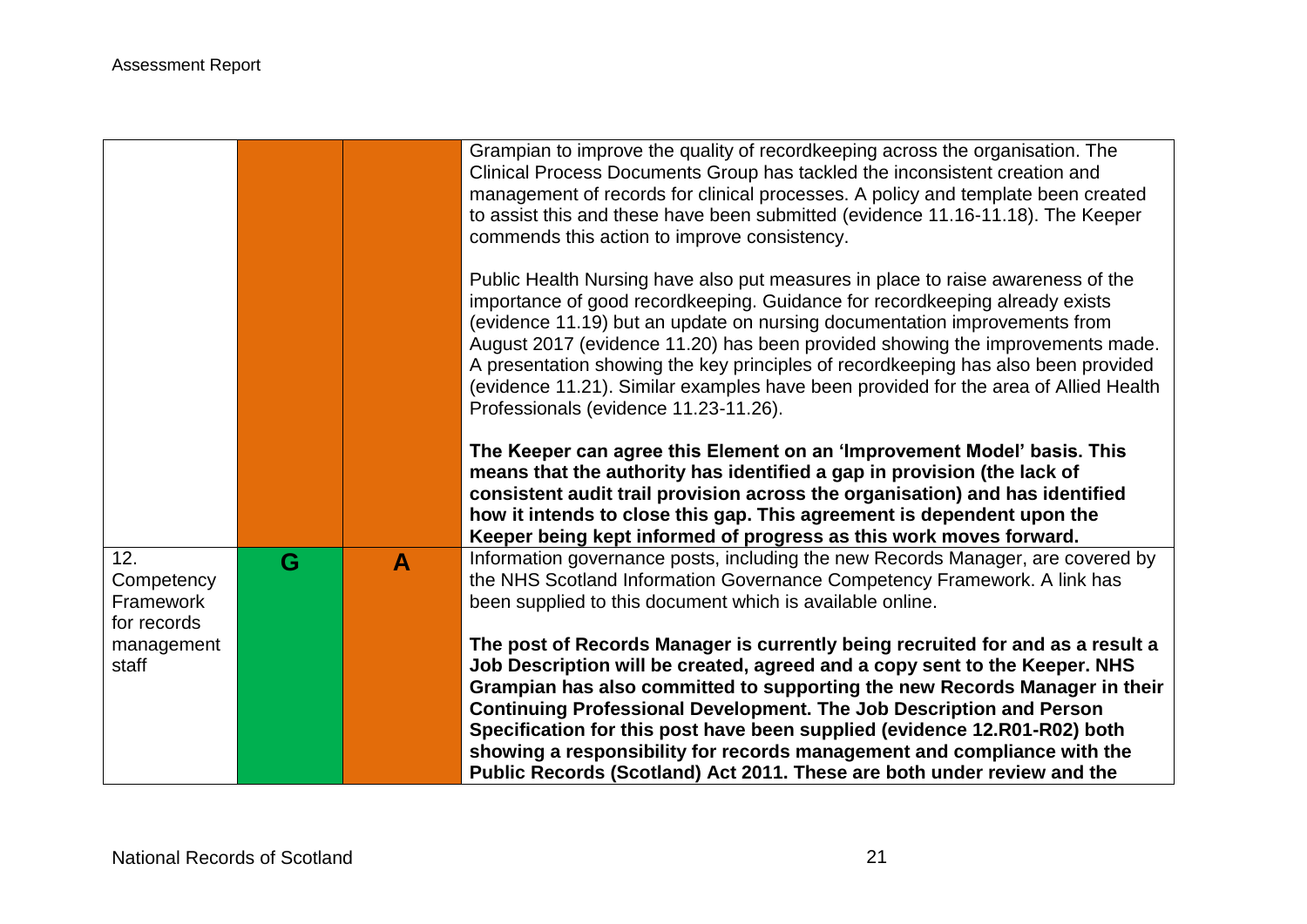|                                 |   |   | Keeper requests that he is sent the finalised versions once they have been<br>finalised.<br>NHS Grampian also engages with the NHS Records Management Forum which<br>meets on a regular basis. This allows staff to meet with National Records of<br>Scotland staff and other NHS records managers who can provide guidance on<br>records management issues. The Terms of Reference for the NHS Records<br>Management Forum have been supplied (evidence 12.02).<br>Once he receives the finalised Job Description of the new Records Manager,<br>the Keeper should be able to fully agree this Element. As the appointment of<br>the new Records Manager is currently on-going, the Keeper would be grateful                                                                                                                                                                                                                                                                                                                                                                                                                                                                                                               |
|---------------------------------|---|---|-----------------------------------------------------------------------------------------------------------------------------------------------------------------------------------------------------------------------------------------------------------------------------------------------------------------------------------------------------------------------------------------------------------------------------------------------------------------------------------------------------------------------------------------------------------------------------------------------------------------------------------------------------------------------------------------------------------------------------------------------------------------------------------------------------------------------------------------------------------------------------------------------------------------------------------------------------------------------------------------------------------------------------------------------------------------------------------------------------------------------------------------------------------------------------------------------------------------------------|
| 13.<br>Assessment<br>and Review | G | G | if he could be informed once an appointment has been made.<br>The RMP states that the Records Manager will be responsible for regularly<br>assessing and reviewing the RMP against the agreed Action Plan. Progress and<br>issues will be reported to the Information Governance Steering Group (IGSG) and to<br>the SIRO (see Element 1). A sample from the minutes of a SIRO meeting have<br>been submitted (evidence 13.01) showing the discussion of the RMP. The SIRO<br>reports to the Chief Executive on matters relating to information risk and<br>compliance. NHS Grampian intends to include the progress of implementing the<br>RMP as a standing item on the agenda of the quarterly IGSG meetings.<br>The RMP also states that a full review of the currency of the RMP against the Action<br>Plan will be included in the annual information governance annual reports from 2017<br>onwards. A copy of the Annual Report for 2015 has been supplied (evidence 13.04).<br>Also submitted is a note of a Health Records Group meeting which took place in<br>April 2017 (evidence 13.06). This Group also reports to the IGSG.<br>NHS Grampian has also committed to participate in the Progress Update Review |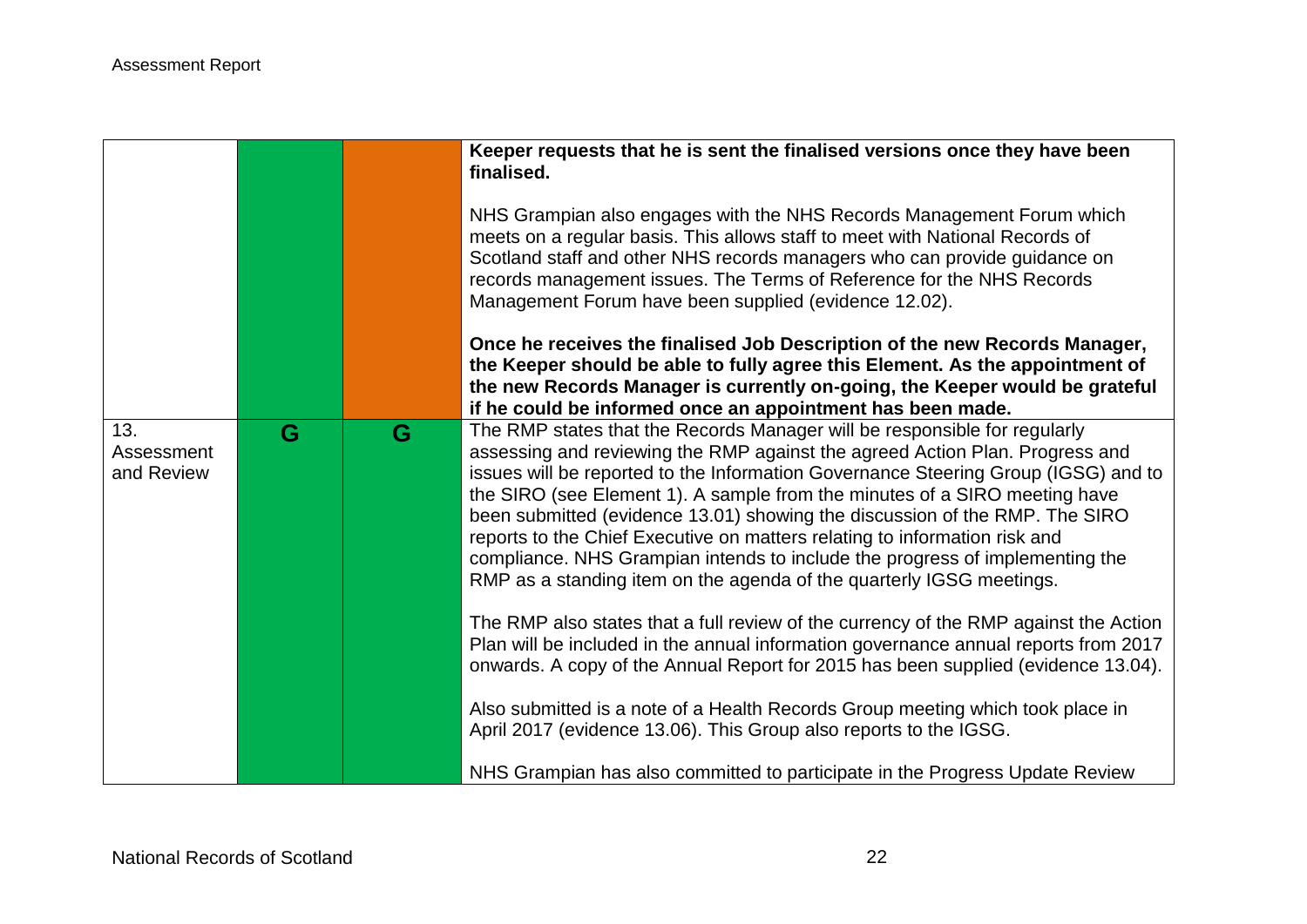|                           |   |   | (PUR) process which is administered by National Records of Scotland.                                                                                                                                                                                                                                                                                                                                                                                                                                                                                                                                                 |
|---------------------------|---|---|----------------------------------------------------------------------------------------------------------------------------------------------------------------------------------------------------------------------------------------------------------------------------------------------------------------------------------------------------------------------------------------------------------------------------------------------------------------------------------------------------------------------------------------------------------------------------------------------------------------------|
|                           |   |   | The Keeper agrees that NHS Grampian has processes in place to keep its RMP up-<br>to-date.                                                                                                                                                                                                                                                                                                                                                                                                                                                                                                                           |
| 14. Shared<br>Information | G | G | The RMP states NHS Grampian currently has over 40 Information Sharing Protocols<br>in place with partner organisations. These are managed and kept up-to-date by the<br>Information Governance Team. A sample Protocol between NHS Grampian,<br>Aberdeen City Council, Aberdeenshire Council, Moray Council, Police Scotland,<br>Office of the Public Guardian, Scottish Ambulance Service and the Scottish Fire and<br>Rescue Service has been provided relating to providing care for Adults at Risk of<br>Harm (evidence 14.01). The governance of the shared information has been<br>considered in the Protocol. |
|                           |   |   | NHS Grampian recognises that Health and Social Care Integration will provide<br>challenges for sharing and accessing clinical and social work records. Integration<br>Joint Boards (IJB), who are responsible for the implementation of integrated health<br>and social care, are scheduled authorities under the Public Records (Scotland) Act<br>2011 and are also required to comply with its requirement. A copy of the integration<br>scheme for Aberdeenshire has been submitted (evidence 14.03).                                                                                                             |
|                           |   |   | NHS Grampian is also in the process of establishing a Grampian Data Sharing<br>Board to provide strategic oversight of information sharing between the partners in<br>the health and social care partnerships. A proposal for the Boards creation has been<br>provided (evidence 14.04) and it is included in the Action Plan section of this<br>Element.                                                                                                                                                                                                                                                            |
|                           |   |   | The Keeper agrees that there arrangements in place to allow NHS Grampian to<br>share information with its partners.                                                                                                                                                                                                                                                                                                                                                                                                                                                                                                  |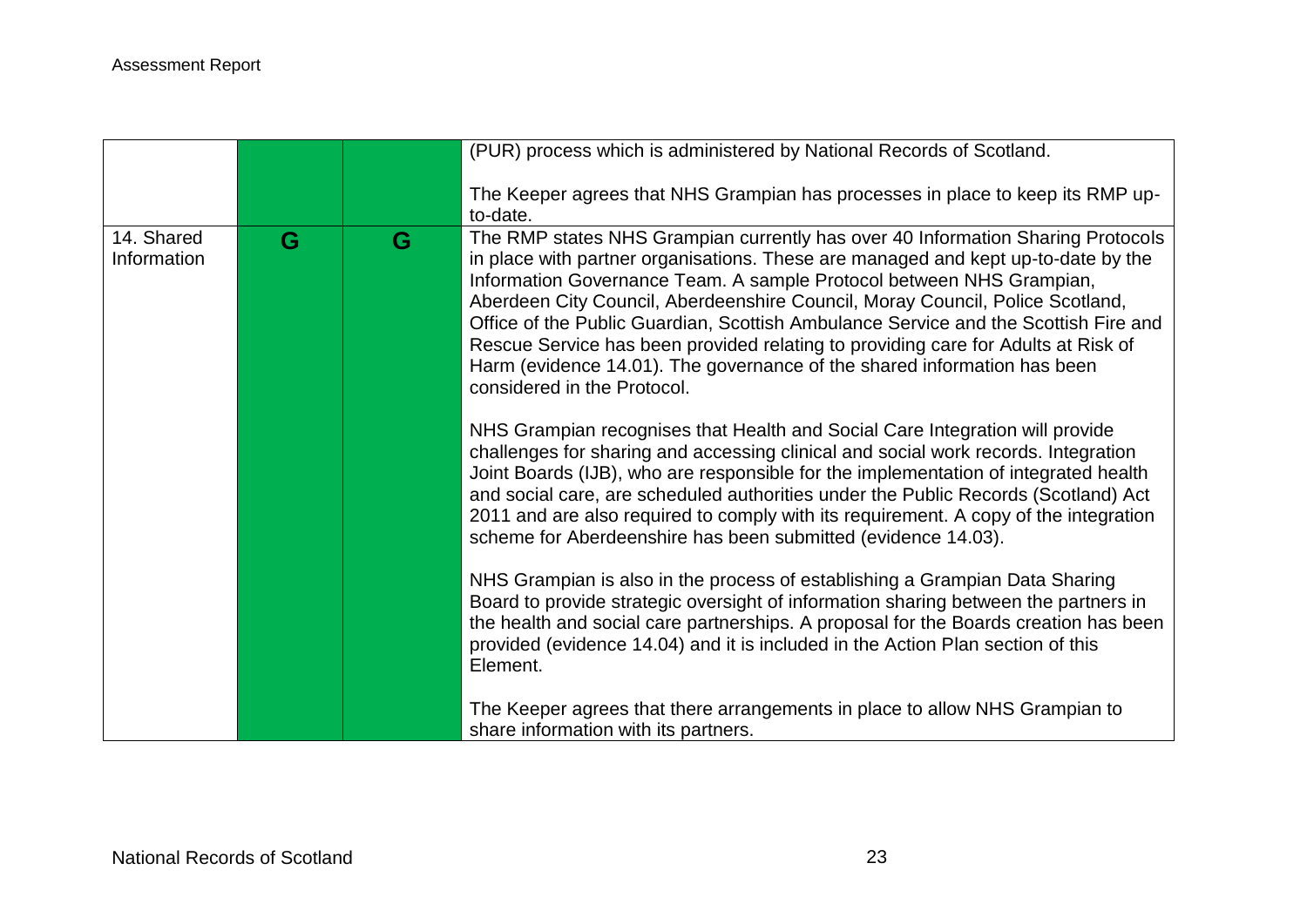Third parties - NHS Grampian states that it does occasionally outsource healthcare due to capacity or clinical specialities or diagnostics. It goes on to say that 'This outsourcing is to other NHS facilities or to private healthcare providers, all of which are subject to the same robust levels of clinical governance, including recordkeeping responsibilities, as NHS Grampian.' The Keeper can accept this statement with regards to other NHS facilities as all other NHS Boards have RMPs agreed by the Keeper detailing how their records are managed.

**The records manager has also provided an email from NHS Grampian Procurement department which outlines a commitment to including a clause or a schedule relating to the management of data and information into contracts with third party providers. This would be included in a contract pack which would then be signed by both parties to the contract. The email also shows a commitment to review contracts when they are due for renewal to include provisions relating to the management of the records created while carrying out functions on behalf of NHS Grampian. Once contracts with third parties carrying out functions on behalf of NHS Grampian have been reviewed and amended, the Keeper requests that a sample contract is sent as evidence of the commitment to ensure that records created on behalf of NHS Grampian are managed appropriately.**

## **6. Keeper's Summary**

Elements 1-14 that the Keeper considers should be in a public authority records management plan have been properly considered by NHS Grampian. Policies and governance structures are in place to implement the actions required by the plan.

# **7. Keeper's Determination**

Based on the assessment process detailed above, the Keeper agrees the RMP of NHS Grampian.

The Keeper recommends that NHS Grampian should publish its agreed RMP as an example of good practice within the authority and the sector.